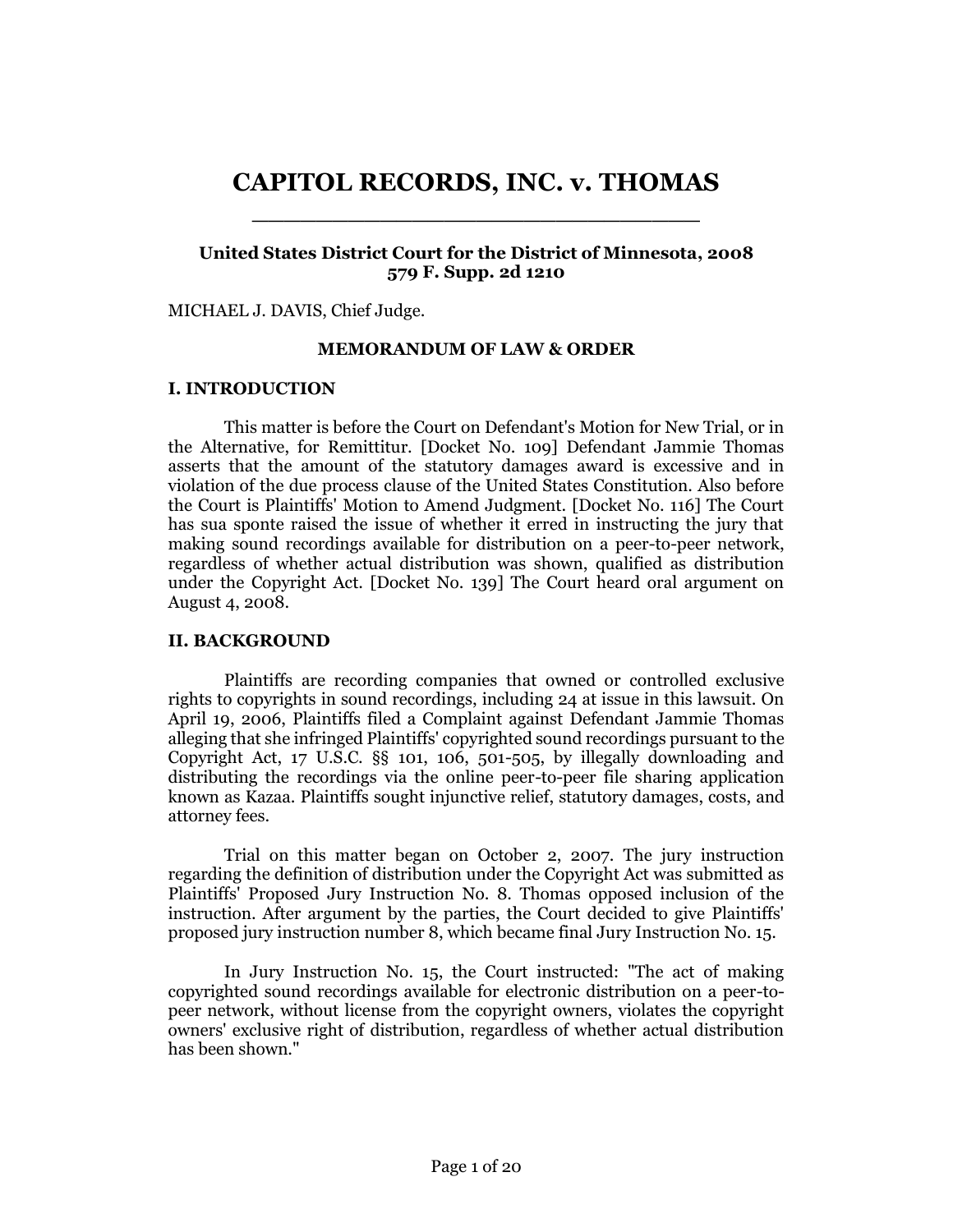On October 4, 2007, the jury found that Thomas had willfully infringed on all 24 of Plaintiffs' sound recordings at issue, and awarded Plaintiffs statutory damages in the amount of \$9,250 for each willful infringement. [Docket No. 100] On October 5, the Court entered judgment on the jury's verdict. [Docket No. 106]

On October 15, Defendant filed a Motion for New Trial, or in the Alternative, for Remittitur, based solely on the issue of the constitutionality of the Copyright Act's statutory damages provision in the case. [Docket No. 109]

On October 19, Plaintiffs filed an unopposed Motion to Amend Judgment [Docket No. 116] asking that the Court enter an injunction barring Thomas from further infringement and requiring Thomas to destroy all infringing copies of Plaintiffs' sound recordings in her possession.

On May 15, 2008, the Court issued an Order stating that it was contemplating granting a new trial on the grounds that it had committed a manifest error of law in giving Jury Instruction No. 15. [Docket No. 139] The Court ordered the parties to brief the issue and also permitted the filing of amicus briefs. Five parties sought and gained permission to file amicus briefs: the Electronic Frontier Foundation, Public Knowledge, United States Internet Industry Association, and Computer & Communications Industry Association; the Copyright Law Professors; The Intellectual Property Institute at William Mitchell College of Law; the Motion Picture Association of America, Inc.; and The Progress & Freedom Foundation.

# **III. DISCUSSION**

# **A. Standard for Motion for a New Trial**

"After giving the parties notice and an opportunity to be heard, the court may grant a timely motion for a new trial for a reason not stated in the motion." Fed. R. Civ. P. 59(d). After Thomas filed a timely motion for a new trial, the Court gave the parties notice of the possible alternative grounds for a new trial. The Court accepted additional briefing by the parties and by amici and also heard oral argument on Jury Instruction No. 15. Under Rule 59, the Court has the power to grant a new trial on the alternative grounds.

The authority to grant a new trial is within the discretion of the district court. Federal Rule of Civil Procedure 59 confirms the trial court's historic power to grant a new trial based on its appraisal of the fairness of the trial and the reliability of the jury's verdict. A new trial is appropriate when the first trial, through a verdict against the weight of the evidence, an excessive damage award, or legal errors at trial, resulted in a miscarriage of justice. [The appellate court] review[s] the trial court's denial of a new trial under an abuse of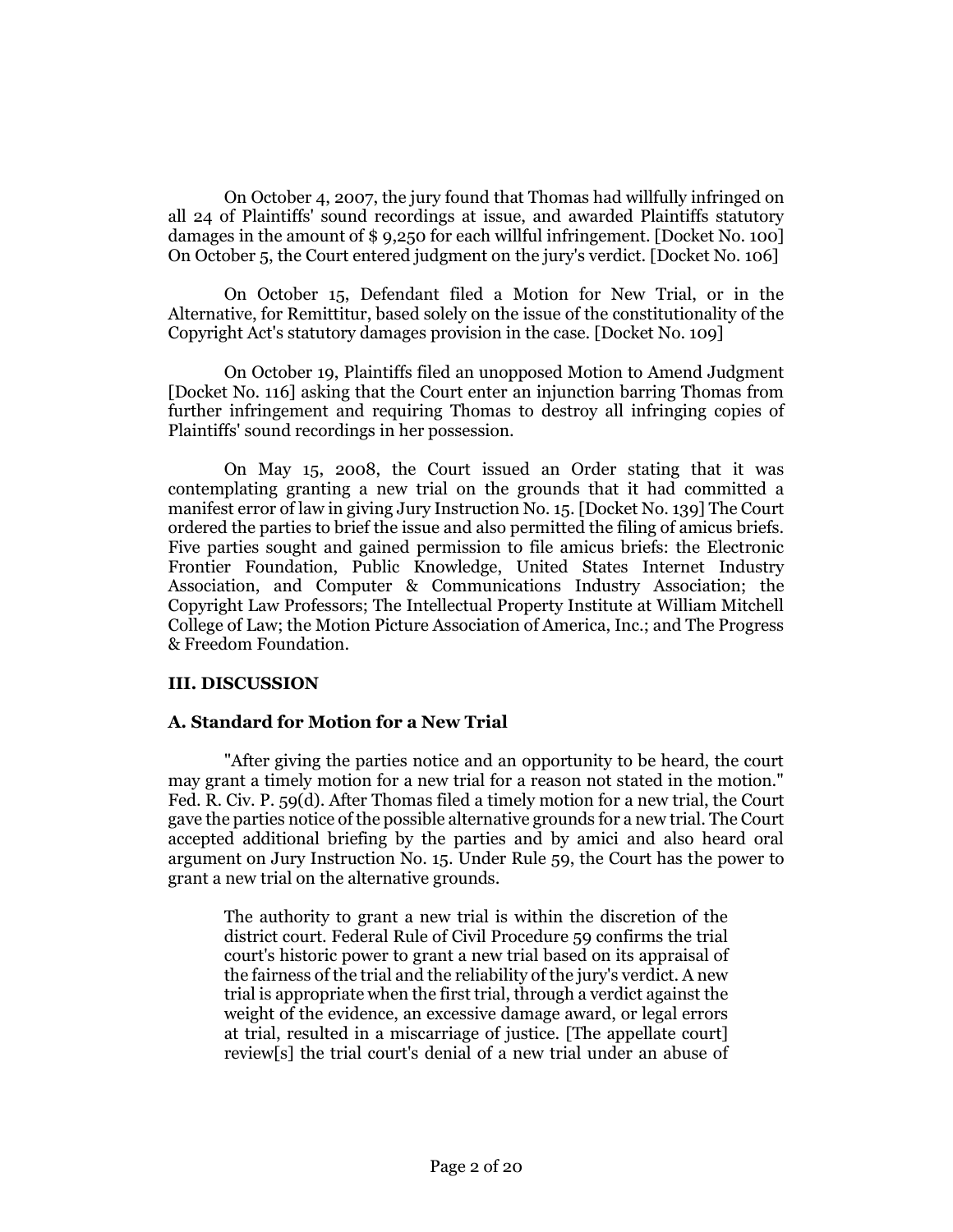discretion standard. Gray v. Bicknell, 86 F.3d 1472, 1480-81 (8th Cir. 1996) (citations omitted).

"In reviewing a substantive challenge to jury instructions, the pertinent query is whether the instructions, taken as a whole and viewed in light of the evidence and applicable law, fairly and adequately submitted the issues in the case to the jury." Horstmyer v. Black & Decker, (U.S.), Inc., 151 F.3d 765, 771 (8th Cir. 1998) (citation omitted). "The key question is whether a new trial should have been granted to avoid a miscarriage of justice." Harrison v. Purdy Bros. Trucking Co., Inc., 312 F.3d 346, 351 (8th Cir. 2002) (citation omitted).

## **B. Prejudicial Effect of Any Error of Law**

## **1. Standard**

Thomas argues that if the Court erred in giving Jury Instruction No. 15, it must grant a new trial because the Special Verdict Form did not specify whether the jurors had found an actual distribution or not. Therefore, the jurors might have found that Thomas infringed by making a copyrighted song available even if there was no actual distribution. Plaintiffs assert that, even if the Court erred in its instruction, that error had no effect on the jury verdict because Thomas violated the reproduction right and because Plaintiffs proved that their agent, MediaSentry, downloaded songs from Thomas.

The Court "will reverse a jury verdict only if the erroneous instruction affected a party's substantial rights, and thus a new trial is necessary only when the errors misled the jury or had a probable effect on the jury's verdict." Slidell, Inc. v. Millennium Inorganic Chems., Inc., 460 F.3d 1047, 1054 (8th Cir. 2006) (citation omitted). "[W]hen it is impossible to know, in view of the general verdict returned, whether the jury imposed liability on a permissible or an impermissible ground, the judgment must be reversed  $\ldots$ ." Exxon Shipping Co. v. Baker, 554 U.S. 471, 128 S. Ct. 2605, 2615 n.3, 171 L. Ed. 2d 570 (2008) (citation omitted).

# **2. Reproduction Right**

Plaintiffs argue that regardless of the correctness of Jury Instruction No. 15, Plaintiffs had an indisputably valid reproduction claim, so even an erroneous instruction did not mislead the jury or prejudice Thomas.

The Special Verdict Form provides no insight as to whether the jurors found Thomas liable because of Jury Instruction No. 14, dealing with Plaintiffs' reproduction right, or because of Jury Instruction No. 15, dealing with Plaintiffs' distribution right. The Court cannot know whether the jury reached its verdict on permissible or impermissible grounds. Additionally, even if Thomas were liable under the reproduction right, there is no way for the Court to determine if the jury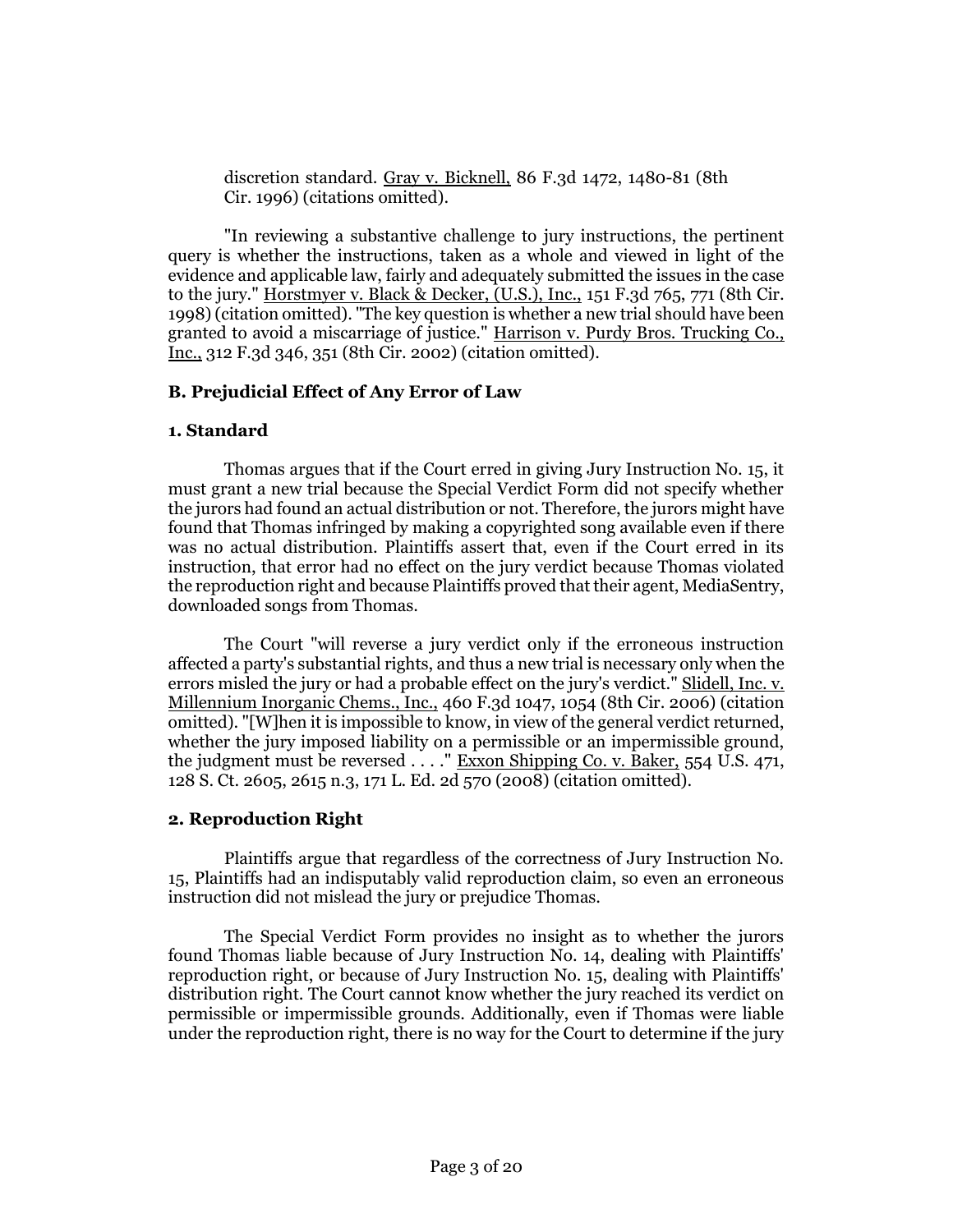would have granted the same high statutory damage award based solely on violation of the reproduction right.

## **3. Distribution to MediaSentry**

The parties agree that the only evidence of actual dissemination of copyrighted works was that Plaintiffs' agent, MediaSentry, copied songs. Plaintiffs argue that even if distribution requires an actual transfer, the trial evidence established transfers of copyrighted works to MediaSentry. Thomas retorts that dissemination to an investigator acting as an agent for the copyright owner cannot constitute infringement.

"It is well-established that the lawful owner of a copyright cannot infringe its own copyright." Olan Mills, Inc. v. Linn Photo Co., 23 F.3d 1345, 1348 (8th Cir. 1994) (citation omitted). However, the Eighth Circuit holds that a copyright owner's authorization of an investigator to pursue infringement does "not authorize the investigator to validate [the third party's] unlawful conduct." Id. "Indeed, the investigator's assignment [i]s part of [the copyright owner's] attempt to stop . . . infringement." Id. See also RCA/Ariola Int'l, Inc. v. Thomas & Grayston Co., 845 F.2d 773, 781-82 (8th Cir. 1988) (holding retailer liable for actively assisting in reproduction of copyrighted works at request of authorized investigative agent of copyright owners); Atl. Recording Corp. v. Howell, 554 F. Supp. 2d 976, 985 (D. Ariz. 2008) ("'[T]he investigator's assignment was part of [the recording companies'] attempt to stop [Howell's] infringement,' and therefore the 12 copies obtained by MediaSentry are unauthorized.") (quoting Olan Mills, 23 F.3d at 1348).

Plaintiffs further argue that even if the law required a defendant's active involvement in making distributions, Thomas is liable because she took the active steps of willfully reproducing copyrighted works without authorization and affirmatively choosing to place them in a shared folder making them available to anyone who wanted them on a computer network dedicated to the illegal distribution of copyrighted works.

Thomas's supporters argue that this case is unique because, here, MediaSentry completed the actual downloading of the copies of the works at issue. She asserts that she did not significantly participate in any distribution to MediaSentry, so she cannot be liable. In Olan Mills, it was the defendant, not the investigator, who made the copies. The appellate court explained:

The investigator in this case merely approached Linn Photo in a conventional manner and offered Linn Photo an opportunity to infringe upon four clearly marked copyrights. Olan Mills did not authorize the investigator to validate Linn Photo's unlawful conduct. Indeed, the investigator's assignment was part of Olan Mills' attempt to stop Linn Photo's infringement. Accordingly, the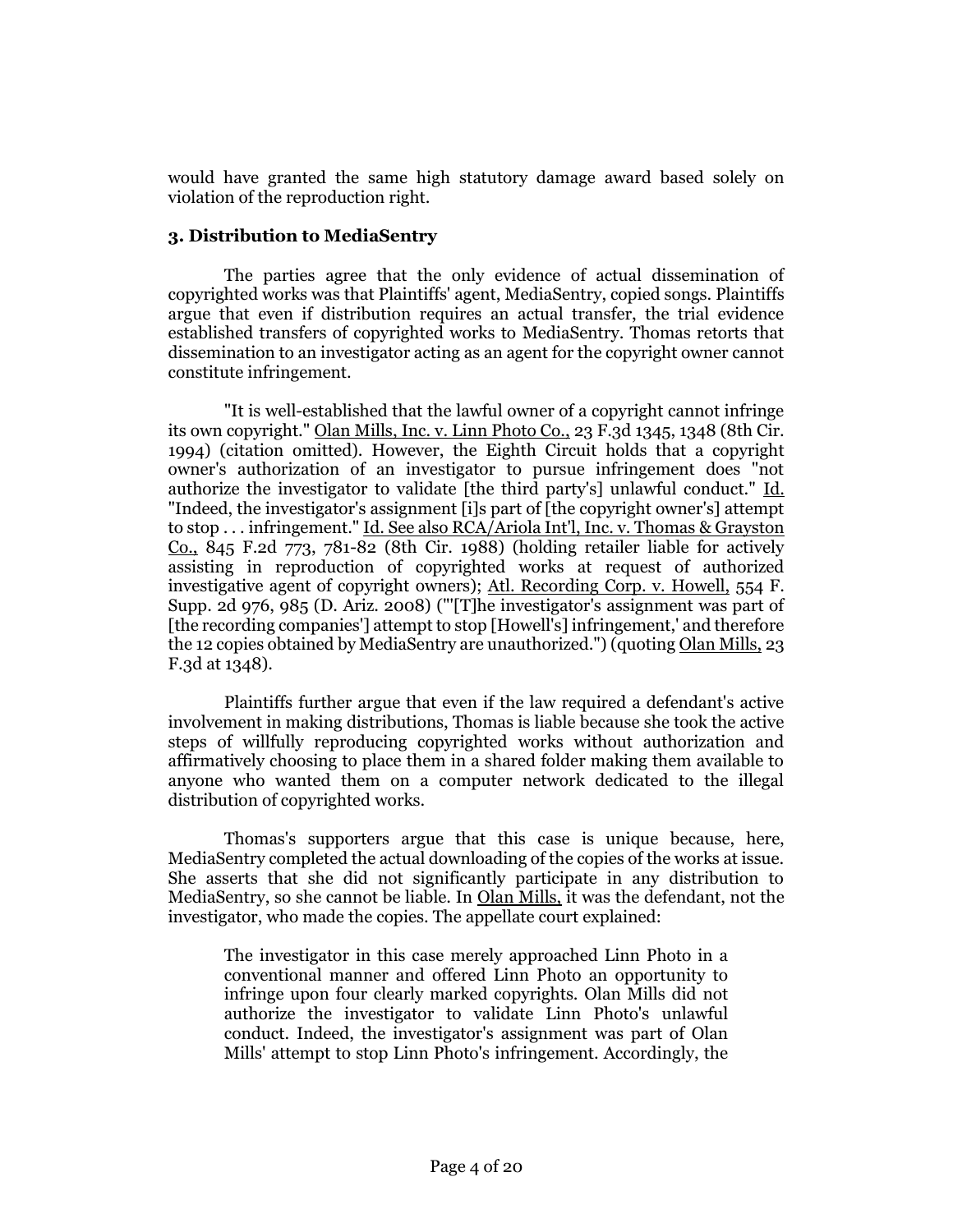copies made by Linn Photo at the request of the investigator were copyright violations. Olan Mills, 23 F.3d at 1348.

Thomas asserts that RCA/Ariola is inapposite because the defendant "retailers had substantial participation in the infringements in this case and [the defendants] were vicariously liable for retailers' acts." RCA/Ariola, 845 F.2d at 779. In that case, the defendants asserted that the district court erred in holding them to be direct infringers. The Eighth Circuit responded:

This argument ignores the most obvious basis for holding the retailers liable: the retailers' employees actively assisted in copying the protected material by inspecting the copyrighted tape and selecting a blank tape of the proper length to copy the protected work and by actually operating the machine. This sort of direct participation in the illegal copying . . . has been held the basis for direct liability. The retailers' employees did more than simply supply tape . . . ; the retailers here also picked the proper tape to reproduce a particular copyrighted work. They did more than demonstrate the machine . . . ; here, the employees helped the customers copy a whole tape, not just enough to demonstrate operation of the machine, and the customers kept the tape, rather than erasing it. RCA/Ariola, 845 F.2d at 781 (citations omitted).

Thomas concludes that the defendants in RCA/Ariola did more than make copyrighted songs available. They sold blank disks to the customers and physically assisted in the making and transfer of copyrighted works. Thomas argues that, in this case, the copying was done by someone who had never met or heard of Thomas.

The Court holds that distribution to MediaSentry can form the basis of an infringement claim. Eighth Circuit precedent clearly approves of the use of investigators by copyright owners. While Thomas did not assist in the copying in the same manner as the retail defendant in Olan Mills--by actually completing the copying for the investigator--or as the retail defendants in RCA/Ariola--by assisting in selecting the correct tape on which to record and helping customers copy--she allegedly did assist in a different, but substantial manner. Plaintiffs presented evidence that Thomas, herself, provided the copyrighted works for copying and placed them on a network specifically designed for easy, unauthorized copying. These actions would constitute more substantial participation in the infringement than the actions of the defendants in the Eighth Circuit cases who merely assisted in copying works provided by the investigators.

Although the Court holds that distribution to an investigator, such as MediaSentry, can constitute unauthorized distribution, in light of Jury Instruction No. 15, it is impossible to determine upon which basis the jury entered its verdict or how the erroneous jury instruction affected the jury's damage calculation.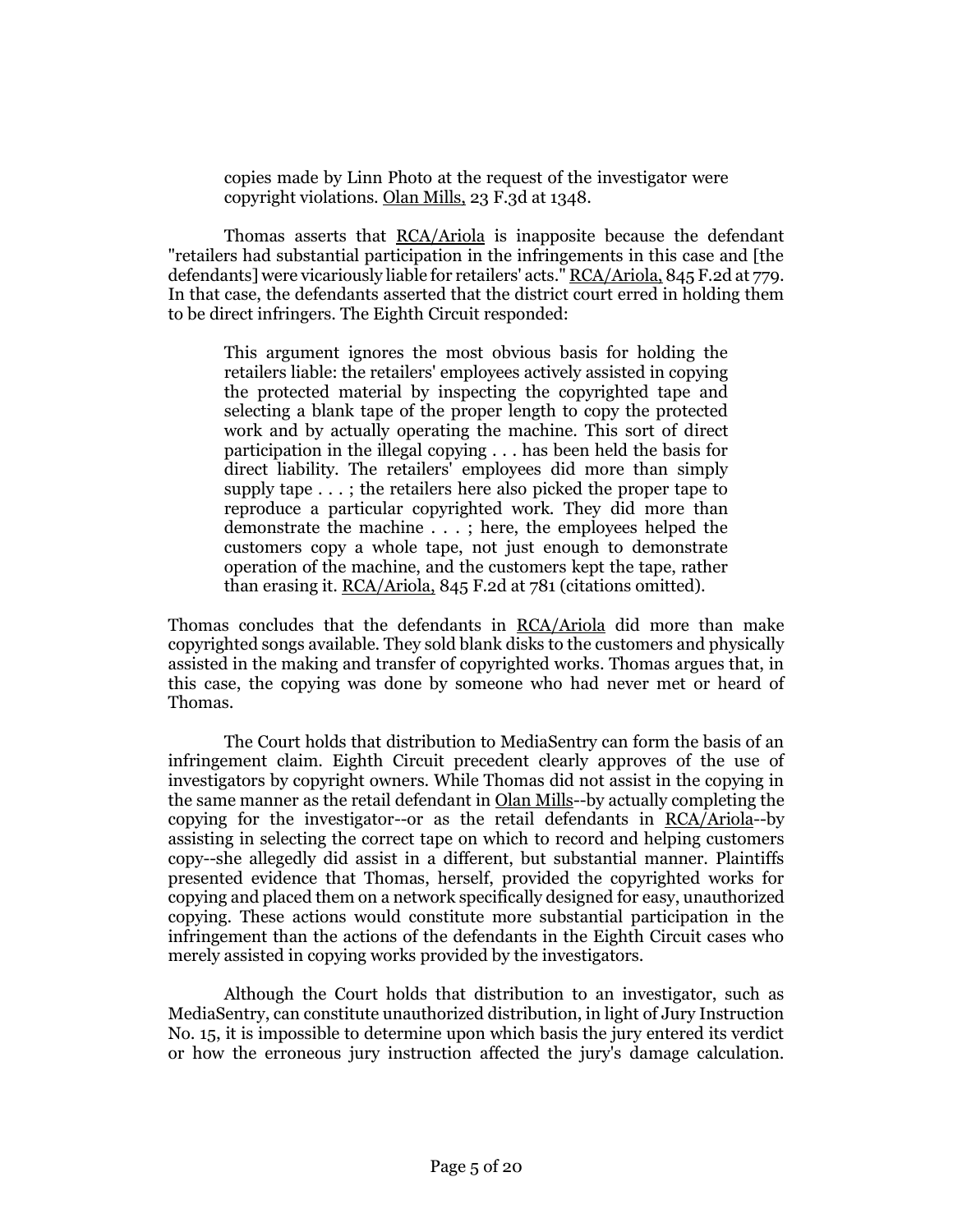Therefore, if the Court determines that Jury Instruction No. 15 was incorrect, it will grant a new trial.

## **C. Statutory Framework**

The Copyright Act provides that "the owner of copyright under this title has the exclusive rights to do and to authorize any of the following:  $\dots$  (3) to distribute copies or phonorecords of the copyrighted work to the public by sale or other transfer of ownership, or by rental, lease, or lending." 17 U.S.C. § 106(3). The Act does not define the term "distribute."

Courts have split regarding whether making copyrighted materials available for distribution constitutes distribution under § 106(3). The parties address four main arguments regarding the validity of the "making-available" interpretation: 1) whether the plain meaning of the term "distribution" requires actual dissemination of the copyrighted work; 2) whether the term "distribution" is synonymous with the term "publication," which, under the Copyright Act, does not require actual dissemination or transfer; 3) whether a defendant can be primarily liable for authorizing dissemination; and 4) whether U.S. treaty obligations and executive and legislative branch interpretations of the Copyright Act in relation to those obligations require a particular interpretation of the term "distribution."

## **D. Plain Meaning of the Term "Distribution"**

There is a "strong presumption that the plain language of the statute expresses congressional intent [that] is rebutted only in rare and exceptional circumstances." United States v. Clintwood Elkhorn Mining Co., 553 U.S. 1, 128 S. Ct. 1511, 1518, 170 L. Ed. 2d 392 (2008) (citations omitted). Each party asserts that the Court should adopt the plain meaning of the term "distribution;" however, they disagree on what that plain meaning is. Thomas and her supporters argue that the plain meaning of the statute compels the conclusion that merely making a work available to the public does not constitute a distribution. Instead, a distribution only occurs when a defendant actually transfers to the public the possession or ownership of copies or phonorecords of a work. Plaintiffs and their supporters assert that making a work available for distribution is sufficient.

## **1. Statutory Language**

Starting with the language in § 106(3), the Court notes that Congress explains the manners in which distribution can be effected: sale, transfer of ownership, rental, lease, or lending. The provision does not state that an offer to do any of these acts constitutes distribution. Nor does § 106(3) provide that making a work available for any of these activities constitutes distribution. An initial reading of the provision at issue supports Thomas's interpretation.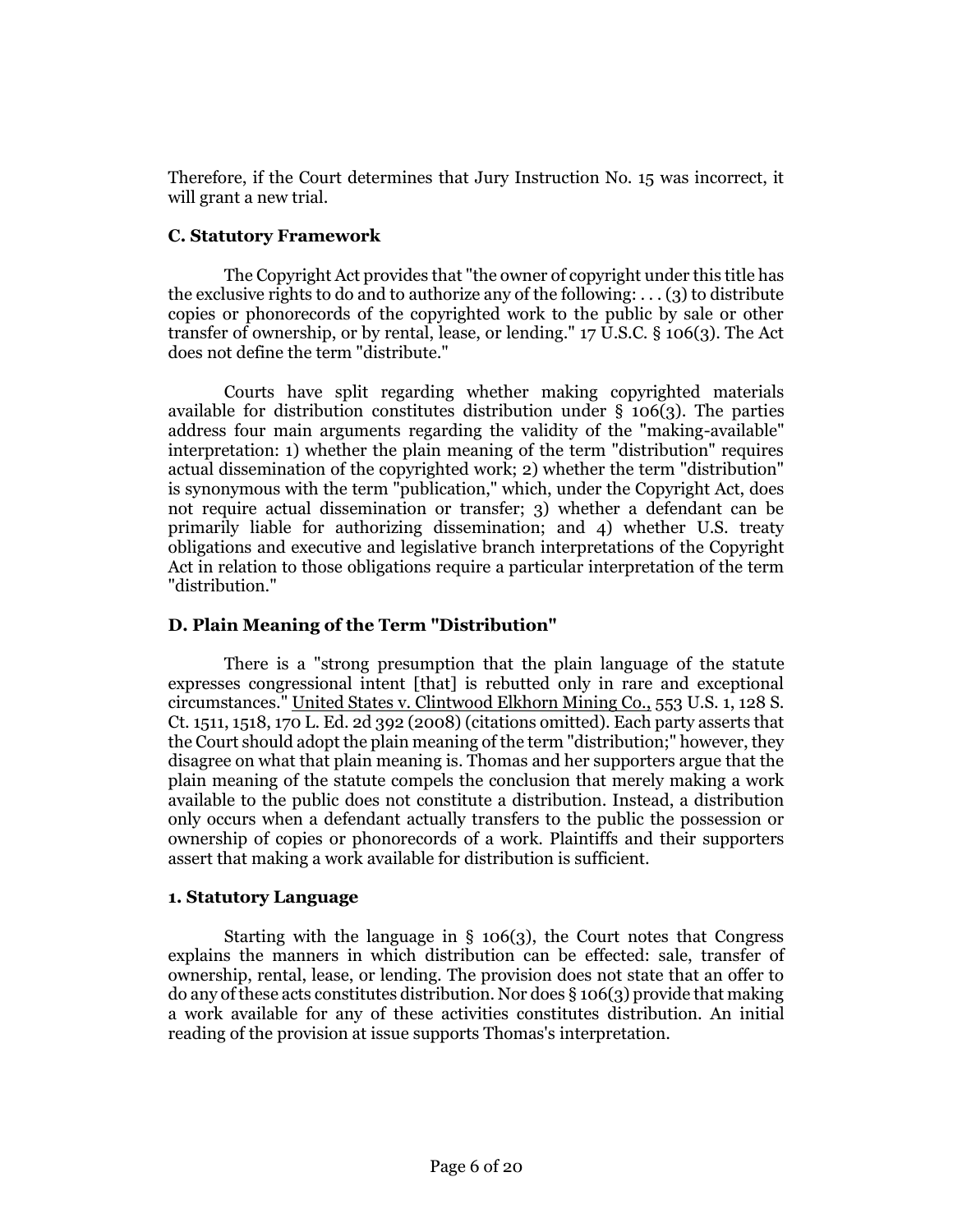#### **2. Secondary Sources**

The ordinary dictionary meaning of the word "distribute" necessarily entails a transfer of ownership or possession from one person to another. See, e.g., Merriam-Webster's Collegiate Dictionary (10th ed. 1999) (defining "distribute" as, among other things, "1: to divide among several or many: APPORTION . . . 2 . . . b: to give out or deliver esp. to members of a group").

Additionally, the leading copyright treatises conclude that making a work available is insufficient to establish distribution. See, e.g., 2-8 Nimmer on Copyright,  $\S$  8.11[A] (2008); 4 William F. Patry, Patry on Copyright,  $\S$  13.11.50 (2008).

## **3. Opinion of the Register of Copyrights**

Register of Copyrights, Marybeth Peters, has opined to Congress that making a copyrighted work available violates the distribution right. See, e.g., Letter from Marybeth Peters, Register of Copyrights, to Rep. Howard L. Berman, Rep. from the 28th Dist. of Cal. (Sept. 25, 2002) ("[M]aking [a work] available for other users of [a] peer to peer network to download . . . constitutes an infringement of the exclusive distribution right, as well as the production right."), quoted in Motown Record Co., LP v. DePietro, No. 04-CV-2246, 2007 U.S. Dist. LEXIS 11626, 2007 WL 576284, at \*3 n.38 (E.D. Pa. Feb. 16, 2007) (unpublished). However, opinion letters from the Copyright Office to Congress on matters of statutory interpretation are not binding and are "entitled to respect insofar as they are persuasive." Broadcast Music, Inc. v. Roger Miller Music, Inc., 396 F.3d 762, 778 (6th Cir. 2005) (citation omitted).

# **4. Use of the Term in Other Provisions of the U.S. Code**

As Plaintiffs note, in other provisions of federal copyright law, Congress has explicitly defined "distribute" to include offers to distribute. See 17 U.S.C. §  $901(a)(4)$  (stating, in context of copyright protection of semiconductor chip products, that "to 'distribute' means to sell, or to lease, bail, or otherwise transfer, or to offer to sell, lease, bail, or otherwise transfer"); 17 U.S.C. § 506(a)(1)(C) (imposing criminal penalties for "the distribution of a work being prepared for commercial distribution, by making it available on a computer network accessible to members of the public"). In other portions of the Copyright Act, Congress has explicitly confined the term "distribution" to a physical transfer of copyrighted material. For example, in the section of the Act providing compulsory licenses for nondramatic musical works, Congress provides: "For this purpose, and other than as provided  $\lceil$  in Section 115(c)(3) $\bar{l}$ , a phonorecord is considered 'distributed' if the person exercising the compulsory license has voluntarily and permanently parted with its possession."  $17 \text{ U.S.C.}$  §  $115(c)(2)$ .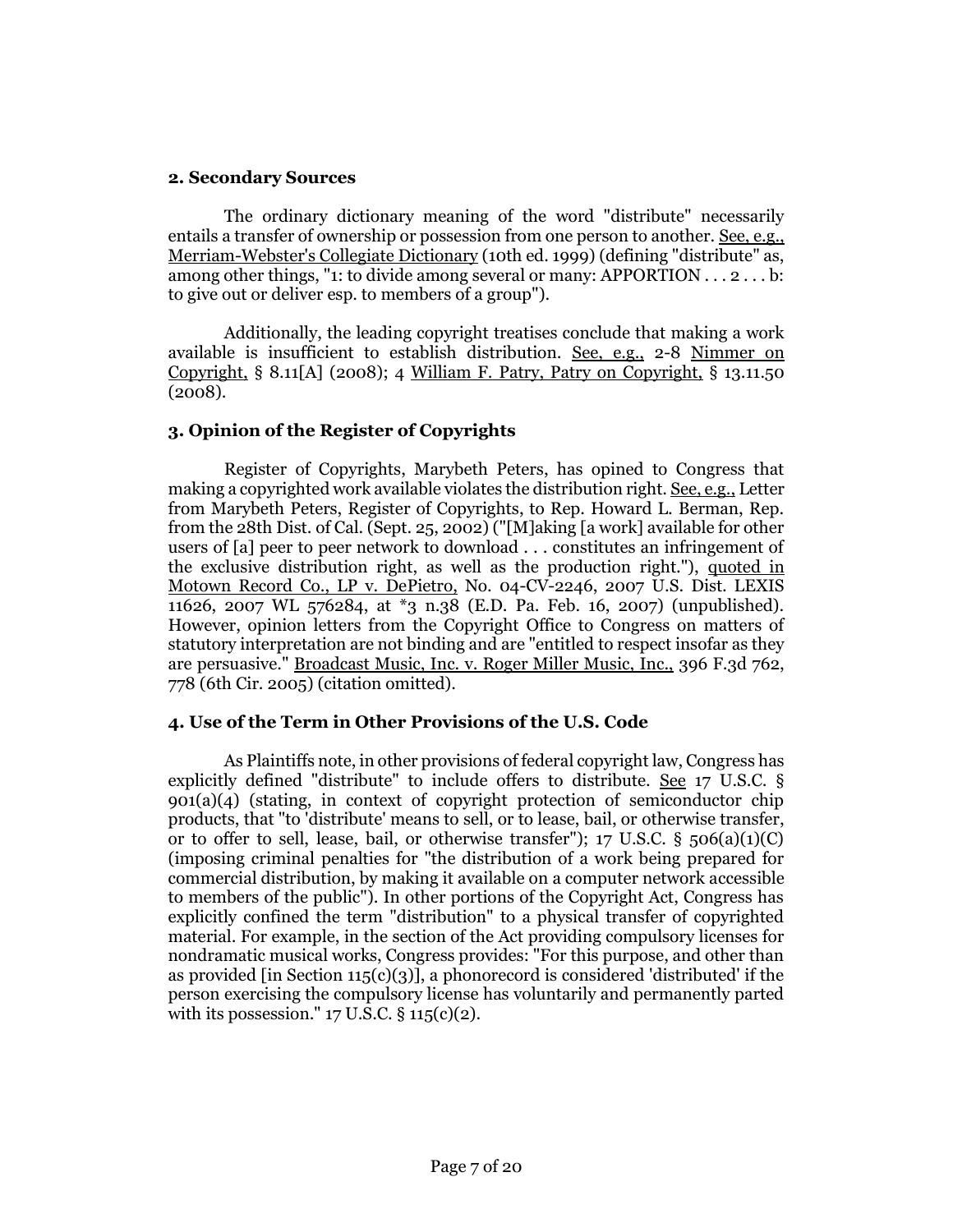The differing definitions of "distribute" within copyright law demonstrate that there is not one uniform definition of the term throughout copyright law. Cf. Firstar Bank, N.A. v. Faul, 253 F.3d 982, 990 (7th Cir. 2001) (noting that "identical words used in different parts of the same act are intended to have the same meaning") (citation omitted). However, the Court notes that when Congress intends distribution to encompass making available or offering to transfer, it has demonstrated that it is quite capable of explicitly providing that definition within the statute. In this case, Congress provided the means by which a distribution occurs--"by sale or other transfer of ownership, or by rental, lease, or lending"- without also providing that a distribution occurs by an offer to do one of those actions, as it did in §  $901(a)(4)$ . While the Copyright Act does not offer a uniform definition of "distribution," the Court concludes that, in light of the examined provisions, Congress's choice to not include offers to do the enumerated acts or the making available of the work indicates its intent that an actual distribution or dissemination is required in § 106(3).

Plaintiffs and their supporters also urge the Court to consider an entirely separate title of the U.S. Code, Title 18, addressing criminal penalties for distribution of child pornography. In that context, the term "distribute" has been interpreted to include placing the material on a shared folder of a peer-to-peer network. See, e.g., United States. v. Shaffer, 472 F.3d 1219, 1223-24 (10th Cir. 2007) (interpreting term "distribute" in 18 U.S.C. § 2252A(a)(2) to include placing child pornography in Kazaa folder and freely allowing others to access and download the files). The criminal statute regarding distribution of child pornography is unrelated to the Copyright Act. The Court does not find the comparison to criminal law persuasive. When the definition of "distribute" varies within the Copyright Act itself, the Court is not convinced that a criminal statute addressing child pornography should carry weight. Moreover, in Shaffer, the court noted that there was, in fact, evidence that the defendant "knew other people had downloaded child pornography from his shared folder." Id. at 1224. Additionally, while there is no liability for an attempt to infringe under the Copyright Act, there is corresponding liability for attempted distribution in the criminal context. See 18 U.S.C. § 2252A (b)(1) (providing penalties for "[w]hoever violates, or attempts or conspires to violate" the distribution prohibition).

The Court does not find the definitive interpretation of the term "distribute" in other titles of the U.S. Code. However, the Court does note that, while Congress has not added "offer to distribute" to § 106(3) of the Copyright Act, it has added "offers to sell" in the related field of patent law. 35 U.S.C. § 271(a). See also Eldred v. Ashcroft, 537 U.S. 186, 201-02, 123 S. Ct. 769, 154 L. Ed. 2d 683 (2003) (citing patent practice as persuasive precedent in a copyright case). Before Congress amended the Patent Act to expressly include "offers to sell," courts strictly interpreted the statutory language, which expressly forbade sales but not offers to sell, as requiring proof of an actual sale. Rotec Indus. v. Mitsubishi Corp., 215 F.3d 1246, 1251 (Fed. Cir. 2000). Court and congressional actions with regard to the Patent Act demonstrate two principles: 1) in the absence of a statutory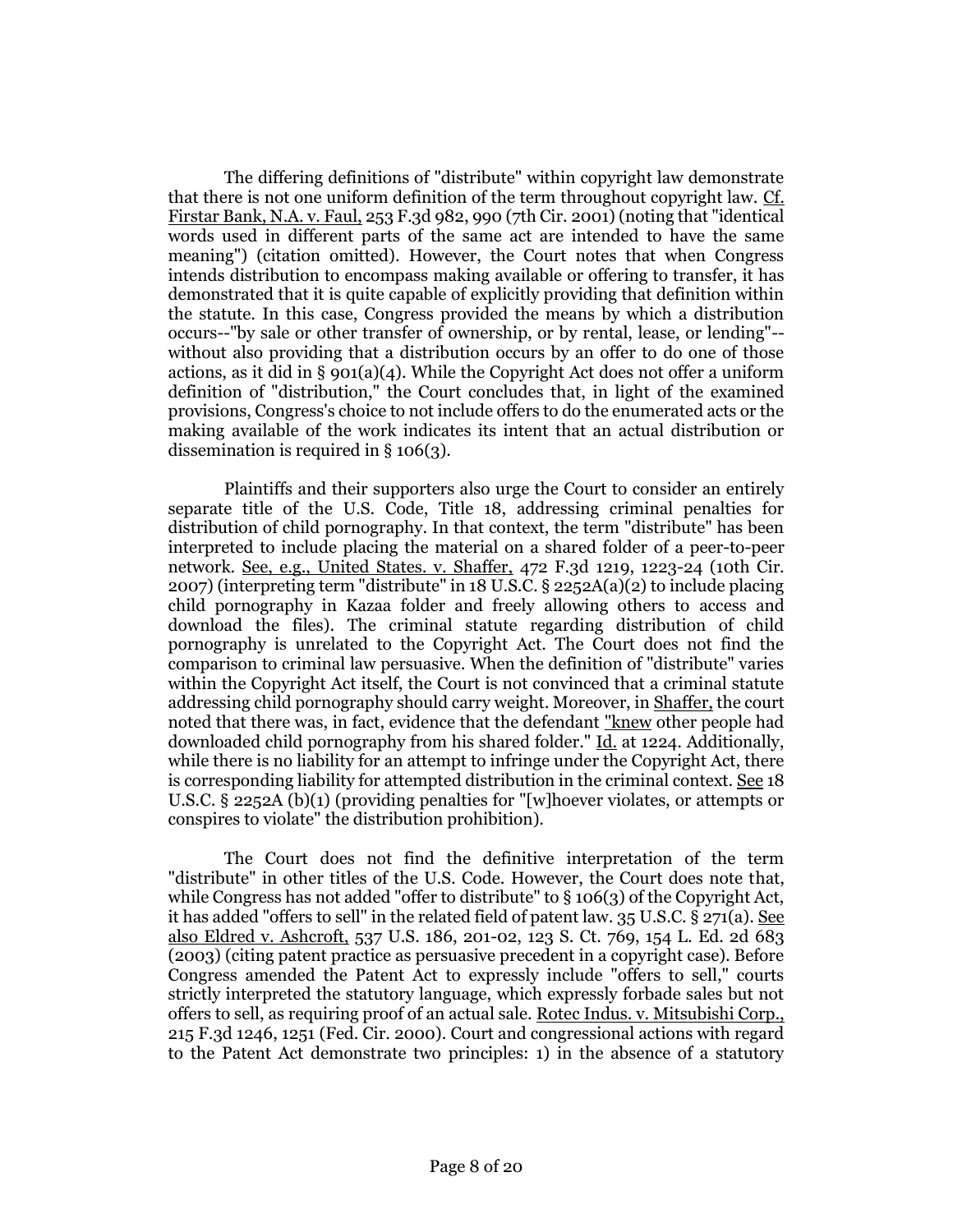definition that explicitly includes or excludes offers to sell or distribute, courts interpret liability narrowly to not include offers; and 2) Congress can and will amend a statute, when necessary, to explicitly include liability for an offer to do a prohibited act.

The Court's examination of the use of the term "distribution" in other provisions of the Copyright Act, as well as the evolution of liability for offers to sell in the analogous Patent Act, lead to the conclusion that the plain meaning of the term "distribution" does not including making available and, instead, requires actual dissemination. The Court now turns its attention to Plaintiffs' additional arguments regarding the existence of a making-available right.

## **E. Whether "Distribution" Is Synonymous with "Publication"**

Plaintiffs advocate that, within the Copyright Act, the term "distribution" is synonymous with the term "publication."

"Publication" is the distribution of copies or phonorecords of a work to the public by sale or other transfer of ownership, or by rental, lease, or lending. The offering to distribute copies or phonorecords to a group of persons for purposes of further distribution, public performance, or public display, constitutes publication. A public performance or display of a work does not of itself constitute publication. 17 U.S.C. § 101. Under this definition, making sound recordings available on Kazaa could be considered distribution.

The first sentence of the definition of "publication" and § 106(3) are substantially identical. However, there is additional language in the definition of "publication." Relying primarily on legislative history, Plaintiffs assert that the sentence defining publication as "[t]he offering to distribute copies or phonorecords to a group of persons for purposes of further distribution, public performance, or public display" should also apply to the definition of distribution.

Plaintiffs note that the text of § 106 grants a copyright owner the following five exclusive rights: "(1) to reproduce the copyrighted work . . . (2) to prepare derivative works  $\dots$  (3) to distribute copies of the work  $\dots$  (4)  $\dots$  to perform the copyrighted work publicly; and  $(5)$ ... to display the work publicly." 17 U.S.C. § 106. However, the House and Senate Committees evaluating the Copyright Act, described the following five rights: "the exclusive rights of reproduction, adaptation, publication, performance, and display." Elektra Entm't Group, Inc. v. Barker, 551 F. Supp. 2d 234, 241 (S.D.N.Y. 2008) (quoting H.R. Rep. No. 94-1476, at 61 (1976); S. Rep. No. 94-473, at 57 (1976)) (emphasis added in Barker). The Committee Reports identified the "Rights of Reproduction, Adaptation, and Publication" as "[t]he first three clauses of section 106." Id. (quoting H.R. Rep. at 61; S. Rep. at 57). Also, the House Committee Report stated that  $\S$  106(3) "'establishes the exclusive right of publication' and governs 'unauthorized public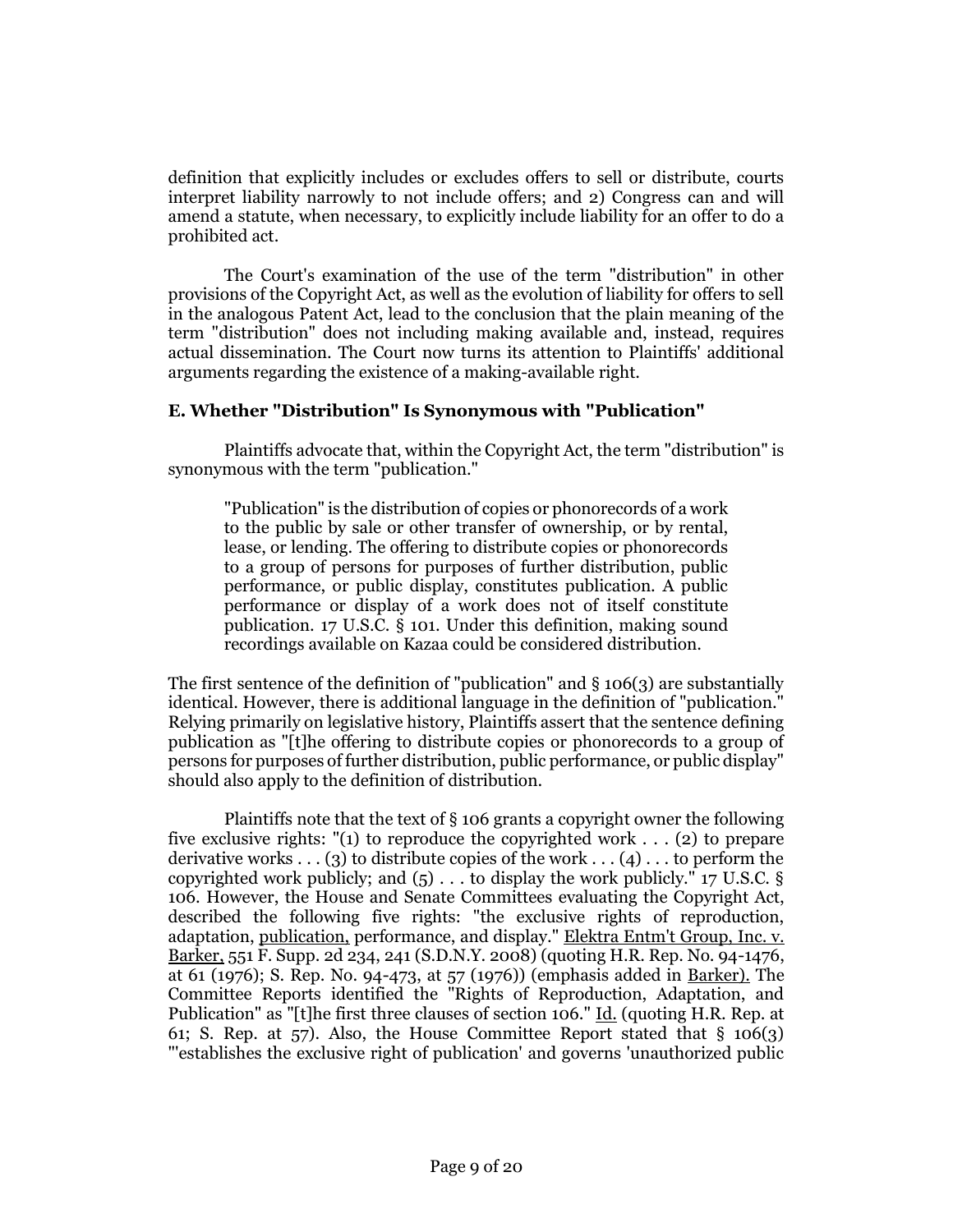distribution'--using the words 'distribution' and 'publication' interchangeably within a single paragraph." Id. (citing H.R. Rep. at  $62$ ; S. Rep. at  $58$ ). The Court does not find these snippets of legislative history to be dispositive of the definition of distribution. Nowhere in this legislative history does Congress state that distribution should be given the same broad meaning as publication. In any case, even if the legislative history indicated that some members of Congress equated publications with distributions under  $\S$  106(3), that fact cannot override the plain meaning of the statute.

Amici assert that the Supreme Court has held that the § 106(3) distribution right includes publication as defined in § 101. In Harper & Row Publishers, Inc. v. Nation Enterprises, the

Supreme Court examined the extent of the fair use exception to the right of first publication under the Copyright Act. 471 U.S. 539, 105 S. Ct. 2218, 85 L. Ed. 2d 588 (1985). It explained that the Copyright Act "recognized for the first time a distinct statutory right of first publication."  $\underline{Id}$  at 552. In that discussion, the Supreme Court quoted the Report of the House Committee on the Judiciary, which stated: "Clause  $(3)$  of section 106, establishes the exclusive right of publication ... . Under this provision the copyright owner would have the right to control the first public distribution of an authorized copy  $\ldots$  of his work." Id. at 552 (ellipsis in original) (quoting H.R. Rep. No. 94-1476, at 62 (1976), 1976 U.S.C.C.A.N. 5659, 5675).

In Harper & Row, the Supreme Court narrowly addressed the issue of first publication. It did not discuss the meaning of the term distribution; nor did it discuss publication or distribution in general. Elsewhere within the Harper & Row opinion, the Supreme Court used language that recognized that publication and distribution are two distinct concepts. For instance, it wrote, "Section 106 of the Copyright Act confers a bundle of exclusive rights to the owner of the copyright. Under the Copyright Act, these rights--to **publish,** copy, and **distribute** the author's work--vest in the author of an original work from the time of its creation. § 106." Id. at 546-47 (emphasis added) (footnote omitted). If Harper & Row stood for the proposition that publication and distribution were synonymous, then the Supreme Court would not have named the right to "publish" as a right separate from the right to "distribute." This Court concludes that the Harper & Row opinion does not hold that publication and distribution are synonymous.

A review of the Copyright Act as a whole also supports the conclusion that publication and distribution remain distinct concepts. Publication still triggers certain consequences such as a duty to deposit copies of the work with the Copyright Office, 17 U.S.C. § 407(a), and the calculation of the date of copyright termination for works made for hire, anonymous, and pseudonymous works, § 302(c).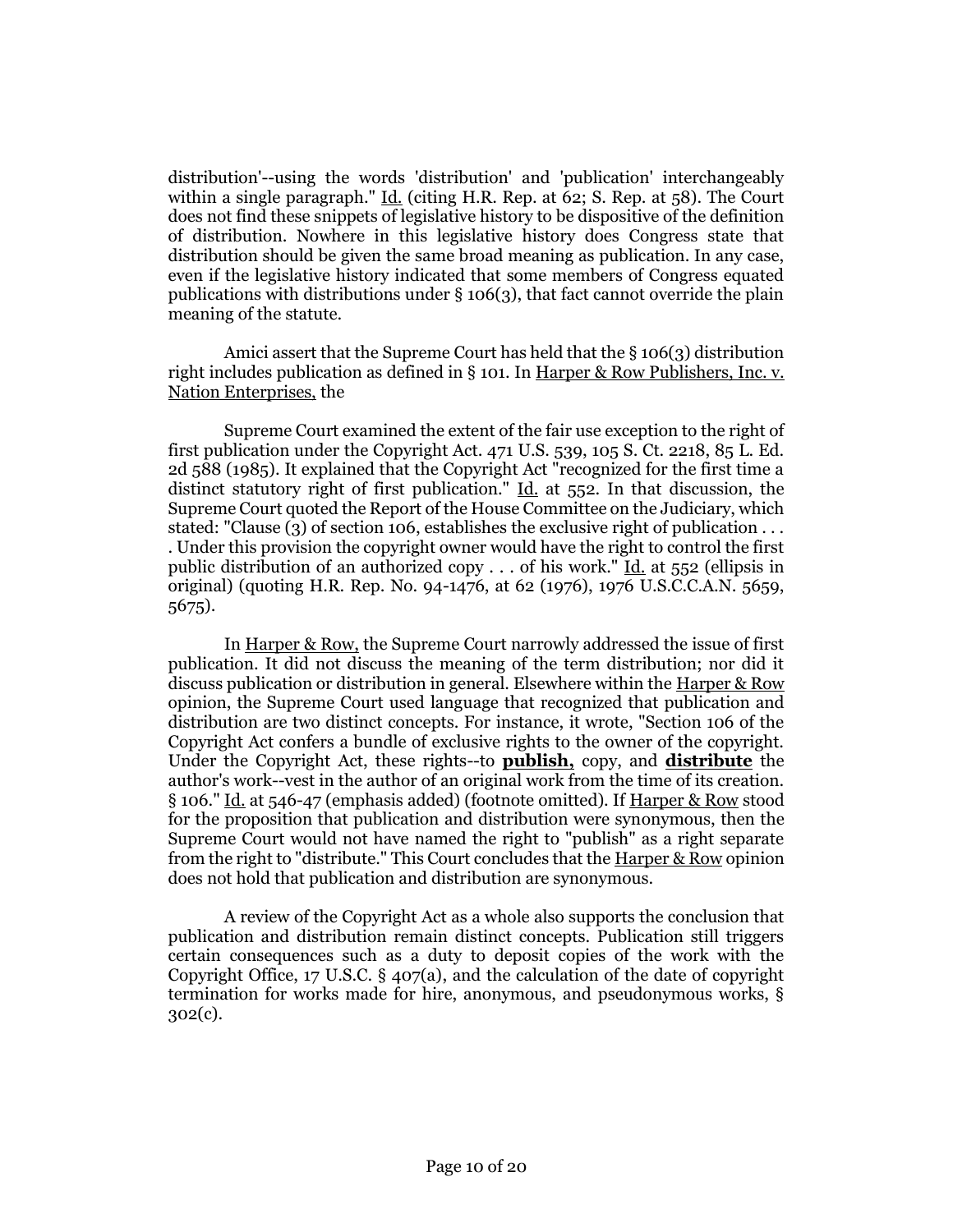The Court concludes that simply because all distributions within the meaning of § 106(3) are publications does not mean that all publications within the meaning of § 101 are distributions. The statutory definition of publication is broader than the term distribution as used in § 106(3). A publication can occur by means of the "distribution of copies or phonorecords of a work to the public by sale or other transfer of ownership, or by rental, lease or lending." § 101. This portion of the definition of publication defines a distribution as set forth in § 106(3). However, a publication may **also** occur by "offering to distribute copies or phonorecords to a group of persons for purposes of further distribution, public performance, or public display." § 101. While a publication effected by distributing copies or phonorecords of the work is a distribution, a publication effected by merely offering to distribute copies or phonorecords to the public is merely an offer of distribution, not an actual distribution.

Congress's choice to use both terms within the Copyright Act demonstrates an intent that the terms have different meanings. "It is untenable that the definition of a different word in a different section of the statute was meant to expand the meaning of 'distribution' and liability under § 106(3) to include offers to distribute." Atl. Recording Corp. v. Howell, 554 F. Supp. 2d 976, 985 (D. Ariz. 2008). The language of the Copyright Act definition of publication clearly includes distribution as part of its definition--so all distributions to the public are publications, but not all publications are distributions to the public.

## **F. Existence of a Protected Right to Authorize Distribution**

Plaintiffs and their supporters also take the position that authorizing distribution is an exclusive right protected by the Copyright Act. They base this argument on the fact that § 106 states "the owner of copyright under this title has the exclusive rights **to do** and **to authorize** any of the following . . . (3) to distribute  $\dots$ ." (emphasis added). Plaintiffs claim that the statute grants two separate rights--the right to "do" distribution and the right to "authorize" distribution. Therefore, making sound recordings available on Kazaa violates the copyright owner's exclusive right to authorize distribution.

The Court concludes that the authorization clause merely provides a statutory foundation for secondary liability, not a means of expanding the scope of direct infringement liability. See H.R. Rep. 94-1476, at 61 (1976), 1976 U.S.C.C.A.N. 5659, 5674 ("Use of the phrase 'to authorize' is intended to avoid any questions as to the liability of contributory infringers. For example, a person who lawfully acquires an authorized copy of a motion picture would be an infringer if he or she engages in the business of renting it to others for purposes of unauthorized public performance."); Venegas-Hernandez v. ACEMLA, 424 F.3d 50, 58 (1st Cir. 2005) (holding that authorize language merely applies to contributory infringement and relying on legislative history and previous case law); Subafilms, Ltd. v. MGM-Pathe Commc'ns Co., 24 F.3d 1088, 1093 (9th Cir. 1994) (en banc) (holding that "'to authorize' [wa]s simply a convenient peg on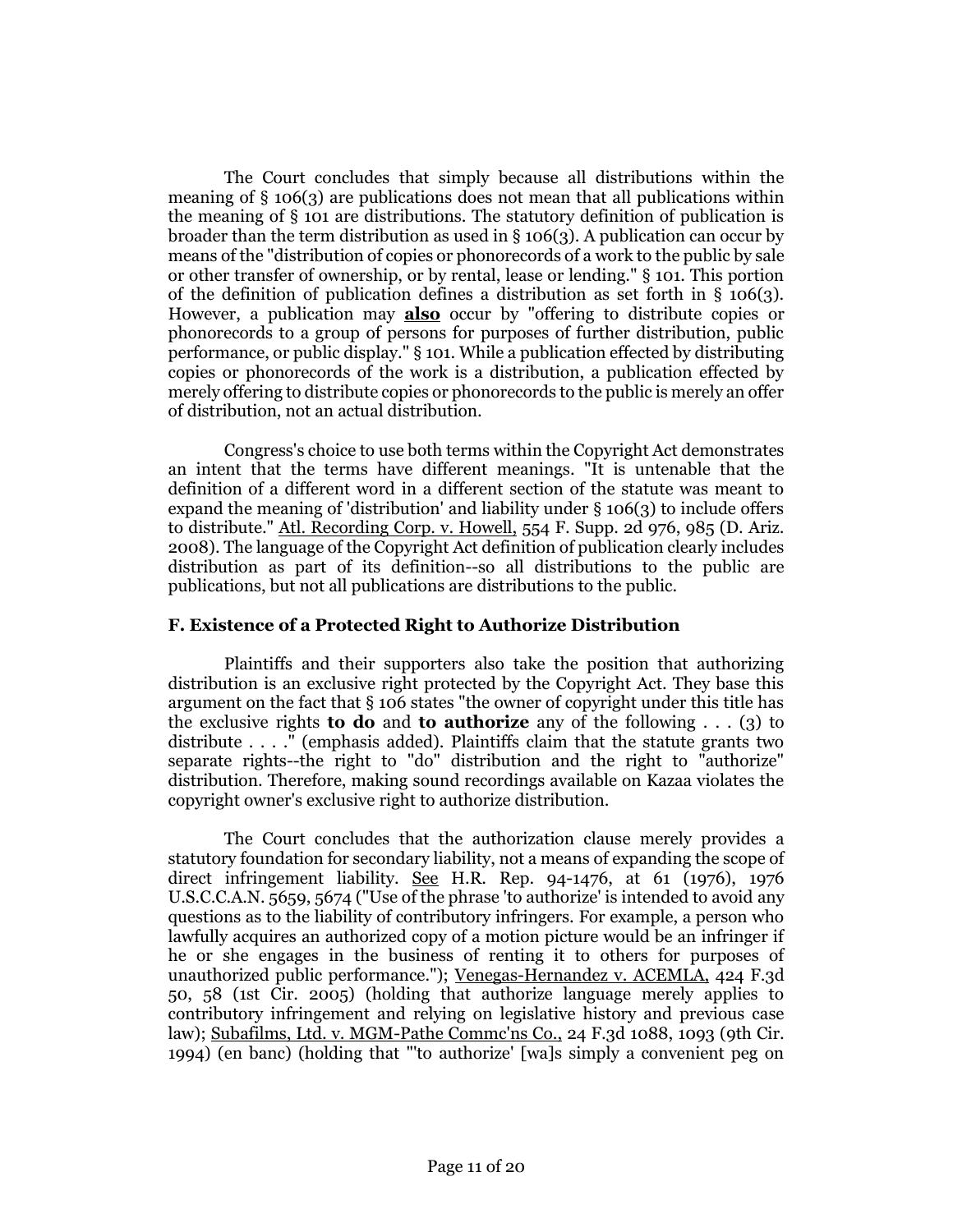which Congress chose to hang the antecedent jurisprudence of third party liability") (citation omitted). Without actual distribution, there can be no claim for authorization of distribution. See, e.g., Latin Amer. Music Co. v. Archdiocese of San Juan, 499 F.3d 32, 46 (1st Cir. 2007) ("[T]o prove infringement, a claimant must show an infringing act after the authorization.") (citation omitted).

Equating making available with distribution would undermine settled case law holding that merely inducing or encouraging another to infringe does not, alone, constitute infringement unless the encouraged party actually infringes. See, e.g., Metro-Goldwyn-Mayer Studios Inc. v. Grokster, Ltd., 545 U.S. 913, 936-37, 125 S. Ct. 2764, 162 L. Ed. 2d 781 (2005) ("[O]ne who distributes a device with the object of promoting its use to infringe copyright, as shown by clear expression or other affirmative steps taken to foster infringement, is liable **for the resulting acts of infringement** by third parties.") (emphasis added). If simply making a copyrighted work available to the public constituted a distribution, even if no member of the public ever accessed that work, copyright owners would be able to make an end run around the standards for assessing contributor copyright infringement.

The Court also rejects Plaintiffs' assertion that its interpretation is foreclosed by the Supreme Court's opinion in New York Times Co. v. Tasini, 533 U.S. 483, 121 S. Ct. 2381, 150 L. Ed. 2d 500 (2001). In Tasini, the plaintiffs were freelance authors who sold their copyrighted articles to the defendant print newspaper publishers under contracts that did not provide for placement of the articles in electronic databases. The defendants later licensed and provided copies of the freelance articles to electronic publishers who placed the articles in their electronic databases that were available to subscribers. The Supreme Court examined whether the privilege permitting the publisher of a collective work to reproduce and distribute the contributing authors' works "as part of . . . [a] revision of that collective work" applied. 17 U.S.C. § 201(c). The Supreme Court concluded that the privilege did not apply. Tasini, 533 U.S. at 506.

Plaintiffs claim that, in Tasini, the Supreme Court held that a violation of the § 106 right to authorize is not limited to contributory infringement. The Supreme Court noted that the plaintiffs had not made any contributory infringement claims. Id. at 504. See also Tasini v. New York Times Co., 972 F. Supp. 804, 809 n.3 (S.D.N.Y. 1997) ("Plaintiffs do not advance the distinct claim that defendants are contributorily liable for potential copyright infringement by users of the disputed electronic services.") (citation omitted). Although there was no claim for contributory infringement, the Supreme Court stated:

We conclude that the Electronic Publishers infringed the Authors' copyrights by reproducing and distributing the Articles in a manner not authorized by the Authors and not privileged by § 201(c). We further conclude that the Print Publishers infringed the Authors' copyrights by authorizing the Electronic Publishers to place the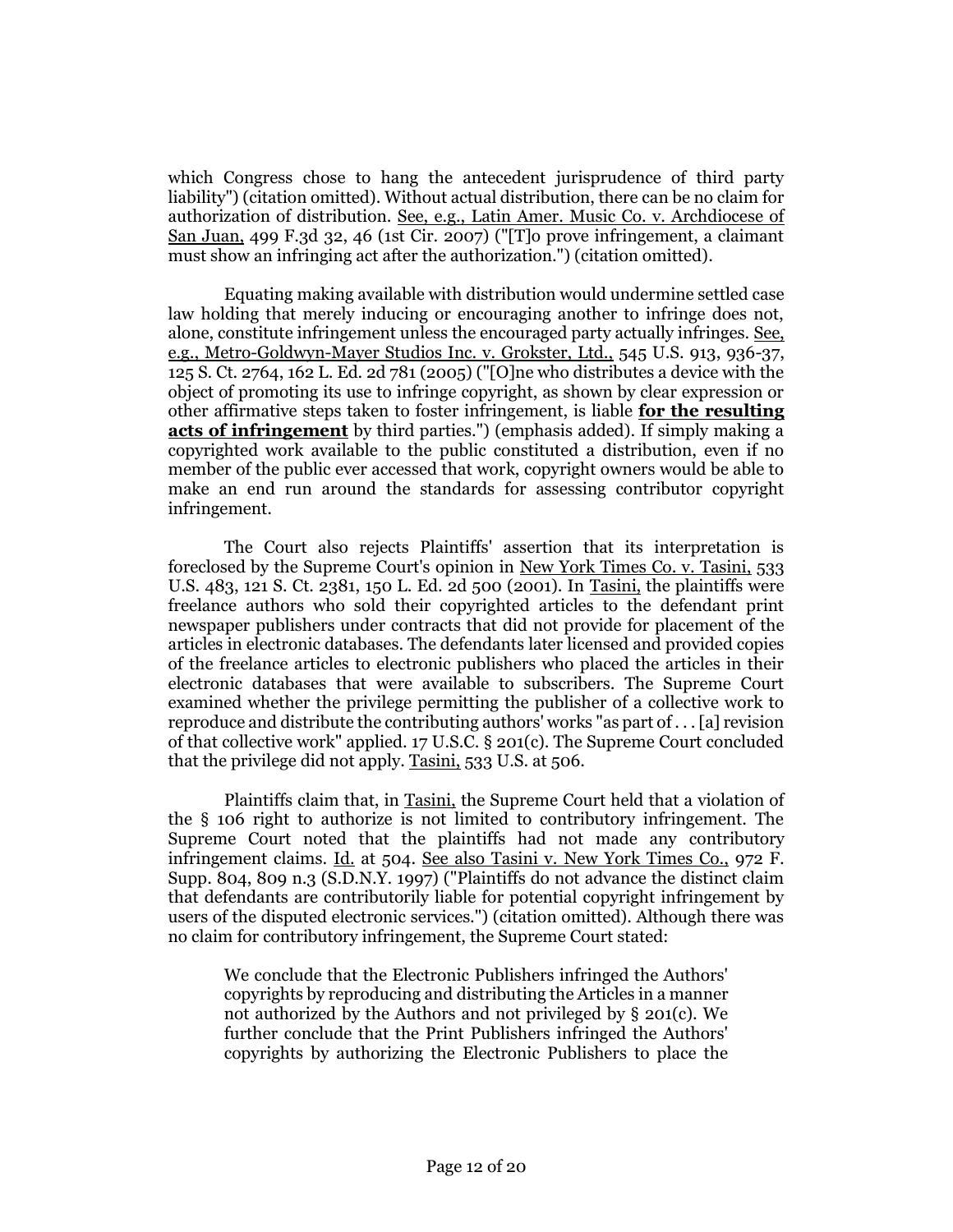Articles in the Databases and by aiding the Electronic Publishers in that endeavor. 533 U.S. at 506. See also id. at 498 ("[T]he Print Publishers, through contracts licensing the production of copies in the Databases, 'authorize' reproduction and distribution of the Articles, § 106.") (footnote omitted). However, the Supreme Court's Tasini opinion recounts no indication of evidence in the case that any particular user had actually downloaded any of the copies of the articles.

While, in isolation, the language cited by Plaintiffs could be construed to indicate the Supreme Court's approval of an independent right to authorize, the Court concludes that, as a whole, the Tasini opinion dispels that interpretation.

The Supreme Court noted that the Electronic Publishers had "exercised" the distribution right "by selling copies of the Articles through the NEXIS Database, [thus] distribut[ing] copies of the Articles to the public by sale" and that the Print Publishers had exercised exclusive rights "through contracts licensing the production of copies in the Databases, [thus] authoriz[ing] reproduction and distribution of the Articles." 533 U.S. at 498 (citations omitted). However, these statements do not presuppose that the Articles were offered to the public but not downloaded or that the Print Publishers were directly liable for making available the Articles to the public. Rather, the Supreme Court was generally discussing the multiple exclusive rights that are violated in the general scenario in which the Print Publisher provides copies of the Articles to the Electronic Publishers, who distribute those copies to the public, who then download the copies themselves. When the Supreme Court defined the specific legal issue in the case and when it made its holding, it made clear that the primary liability by the Print Publishers, which occurred without any proof of actual dissemination to the public, was the violation of the reproduction right, 17 U.S.C. § 106(1).

The Supreme Court clearly stated the legal issue before it: "We granted certiorari to determine whether the **copying** of the Author's Articles in the Databases is privileged by 17 U.S.C. § 201(c)." 533 U.S. at 493 (emphasis added). The district court opinion clarified that the plaintiffs alleged a violation of the reproduction right by the placement of copies of their articles in the electronic databases: "Plaintiffs complain that the electronic reproductions of their articles, on NEXIS and on disc, directly infringe their copyrights. They seek to hold defendants contributorily liable only to the extent that defendants have cooperated with one another in creating these allegedly infringing works." Tasini, 972 F. Supp. at 809 n.3. The Supreme Court emphasized the copying violations that occurred in violation of the exclusive right to reproduction: "The Electronic Publishers . . . are selling copies of the Articles. And, as we have explained, it is the copies themselves, without any manipulation by users, that fall outside the scope of the  $\S$  201(c) privilege." Tasini, 533 U.S. at 504. These passages support the conclusion that when the Supreme Court wrote "that the Print Publishers infringed the Authors' copyrights by authorizing the Electronic Publishers to place the Articles in the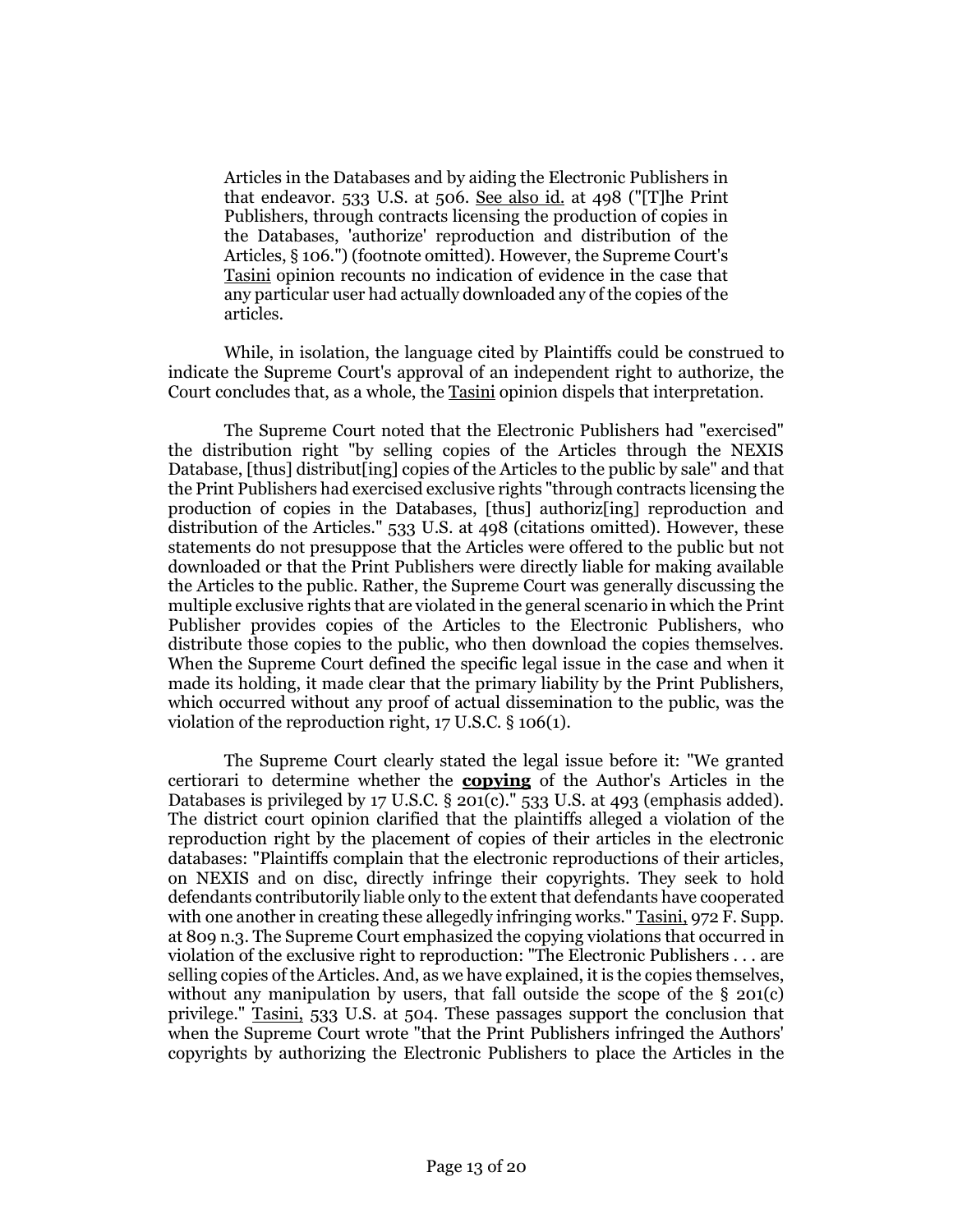Databases and by aiding the Electronic Publishers in that endeavor," it was not recognizing an independent authorization right. Id. at 506. Instead, it was recognizing that the Print Publishers were directly liable for aiding in the reproduction of the articles for their use by the Electronic Publishers. As the Supreme Court explicitly held: "In agreement with the Second Circuit, we hold that § 201(c) does not authorize the **copying** at issue here." Id. at 488 (emphasis added).

The Court concludes that the text of § 106, case law, and legislative history clearly indicate that the authorization right is a means for secondary liability, which only applies if there is an actual dissemination.

## **G. Eighth Circuit Precedent: National Car Rental System, Inc. v. Computer Associates International, Inc.**

Although the Eighth Circuit Court of Appeals has not addressed the specific question of whether making a sound recording available for distribution is the equivalent of distribution, the appellate court has, in fact, addressed and rejected the making-available argument. In National Car Rental System, Inc. v. Computer Associates International, Inc., the Eighth Circuit addressed whether a claim that National Car Rental System, Inc. ("National") had violated its license agreement with Computer Associates International, Inc. ("CA") by using a licensed computer program to process data for other companies was preempted by the Copyright Act. 991 F.2d 426, 430-31 (8th Cir. 1993). In order to answer this question, the Eighth Circuit addressed "whether CA's allegation that National breached their contract by using the program in a fashion not allowed under the contract protects a right equivalent to one of the exclusive copyright rights." Id. The Eighth Circuit concluded "that the contractual restriction on use of the programs constitutes an additional element making this cause of action not equivalent to a copyright action." Id. at 432.

National argued that "an allegation that it used the program for another is in fact an allegation that it distributed the 'functionality' of the program." Id. at 434. It concluded that, therefore, the claim would be preempted because it would protect a right equivalent to one of the exclusive rights in copyright. The Eighth Circuit rejected this argument, reasoning, among other things:

[E]ven with respect to computer software, the distribution right is only the right to distribute *copies* of the work. As Professor Nimmer has stated, "[i]nfringement of [the distribution right] requires an actual dissemination of either copies or phonorecords." 2 Nimmer on Copyright § 8.11[A], at 8-124.1. Id. at 434. Therefore, making the programs available for use for third parties did not constitute distribution.

The National Car Rental decision is the binding law of the Eighth Circuit on the meaning of § 106(3) and has been relied upon by numerous district courts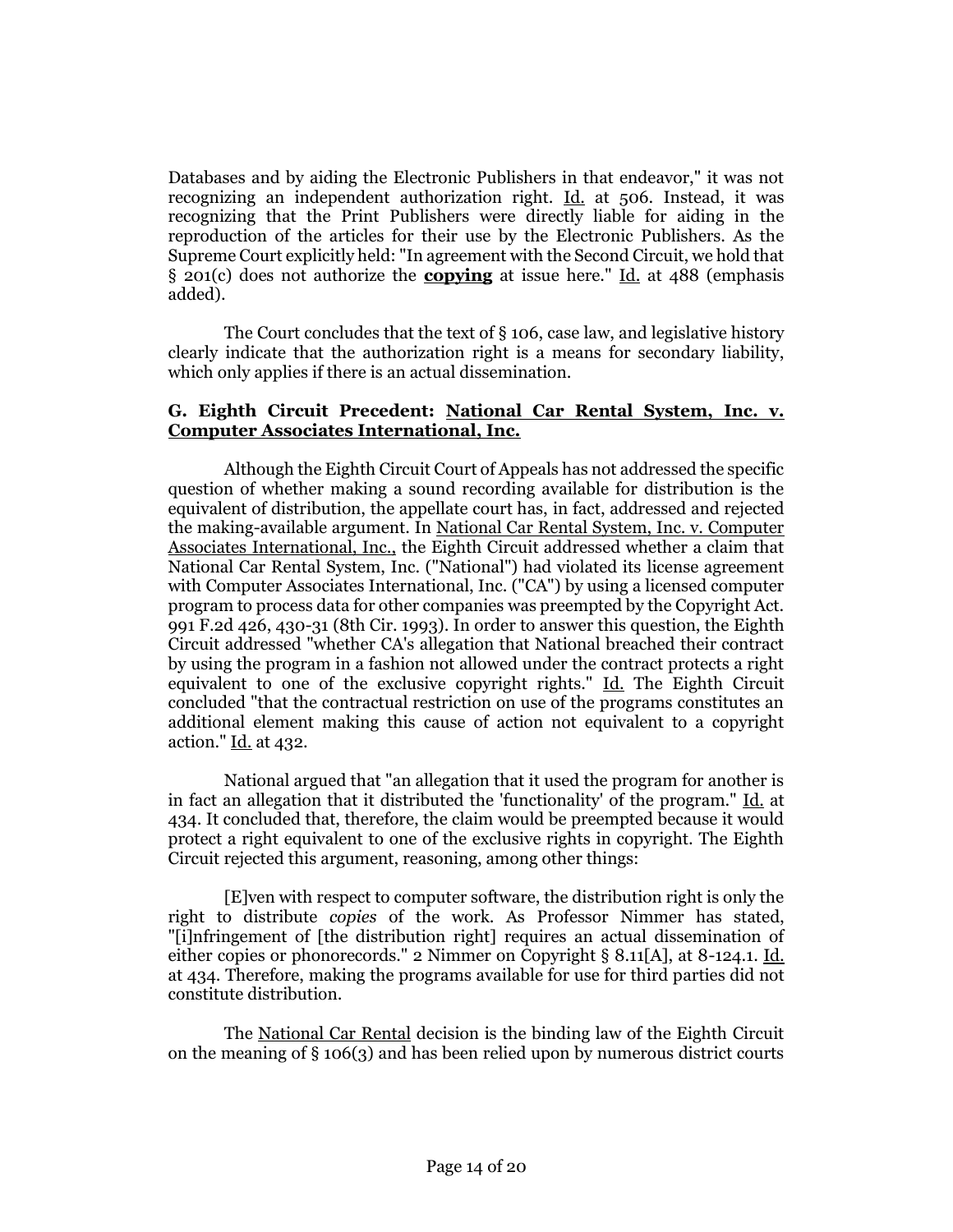in the peer-to-peer network downloading context. See, e.g., Atl. Recording Corp. v. Howell, 554 F. Supp. 2d 976, 981 (D. Ariz. 2008) ("The general rule, supported by the great weight of authority, is that 'infringement of [the distribution right] requires an actual dissemination of either copies or phonorecords.'") (quoting Nat'l Car Rental, 991 F.2d at 434); London-Sire Records, Inc. v. Doe, 1,542 F. Supp. 2d 153, 167 (D. Mass. 2008) (characterizing the holding of National Car Rental as "stating that infringement of the distribution right requires the actual dissemination of copies or phonorecords").

While the Eighth Circuit did provide multiple reasons for its holding that National did not distribute functionality, one of those grounds was that distribution required actual dissemination of a copy. Therefore, the statement that "[i]nfringement of [the distribution right] requires an actual dissemination of either copies or phonorecords" is not dictum. Moreover, as the Court has already determined, the Eighth Circuit's holding is consistent with the only reasonable interpretation of § 106(3).

Amici argue that, even if the Court does follow National Car Rental, it should find that a defendant who makes copyrighted works available for filesharing over a peer-to-peer network should be deemed to have satisfied any requirement of actual dissemination of copies or phonorecords. Amici argue that this rule is appropriate because peer-to-peer infringers use technology specifically configured not to retain direct evidence of wrongdoing, making proof of actual dissemination difficult. This argument is based on the Fourth Circuit decision of Hotaling v. Church of Jesus Christ of Latter-Day Saints, 118 F.3d 199 (4th Cir. 1997).

## **H. Hotaling v. Church of Jesus Christ of Latter-Day Saints**

In Hotaling, the Fourth Circuit held that "a library distributes a published work, within the meaning of the Copyright Act, when it places an unauthorized copy of the work in its collection, includes the copy in its catalog or index system, and makes the copy available to the public." Id. at 201 (citation omitted).

The Fourth Circuit noted, "In order to establish 'distribution' of a copyrighted work, a party must show that an unlawful copy was disseminated 'to the public." Id. at 203 (citing, e.g., 17 U.S.C. § 106(3); Nat'l Car Rental, 991 F.2d at 434). In Hotaling, there was no evidence in the record "showing specific instances within the limitations period in which the libraries loaned the infringing copies to members of the public." Id. at 203. The court concluded,

When a public library adds a work to its collection, lists the work in its index or catalog system, and makes the work available to the borrowing or browsing public, it has completed all the steps necessary for distribution to the public. At that point, members of the public can visit the library and use the work. Were this not to be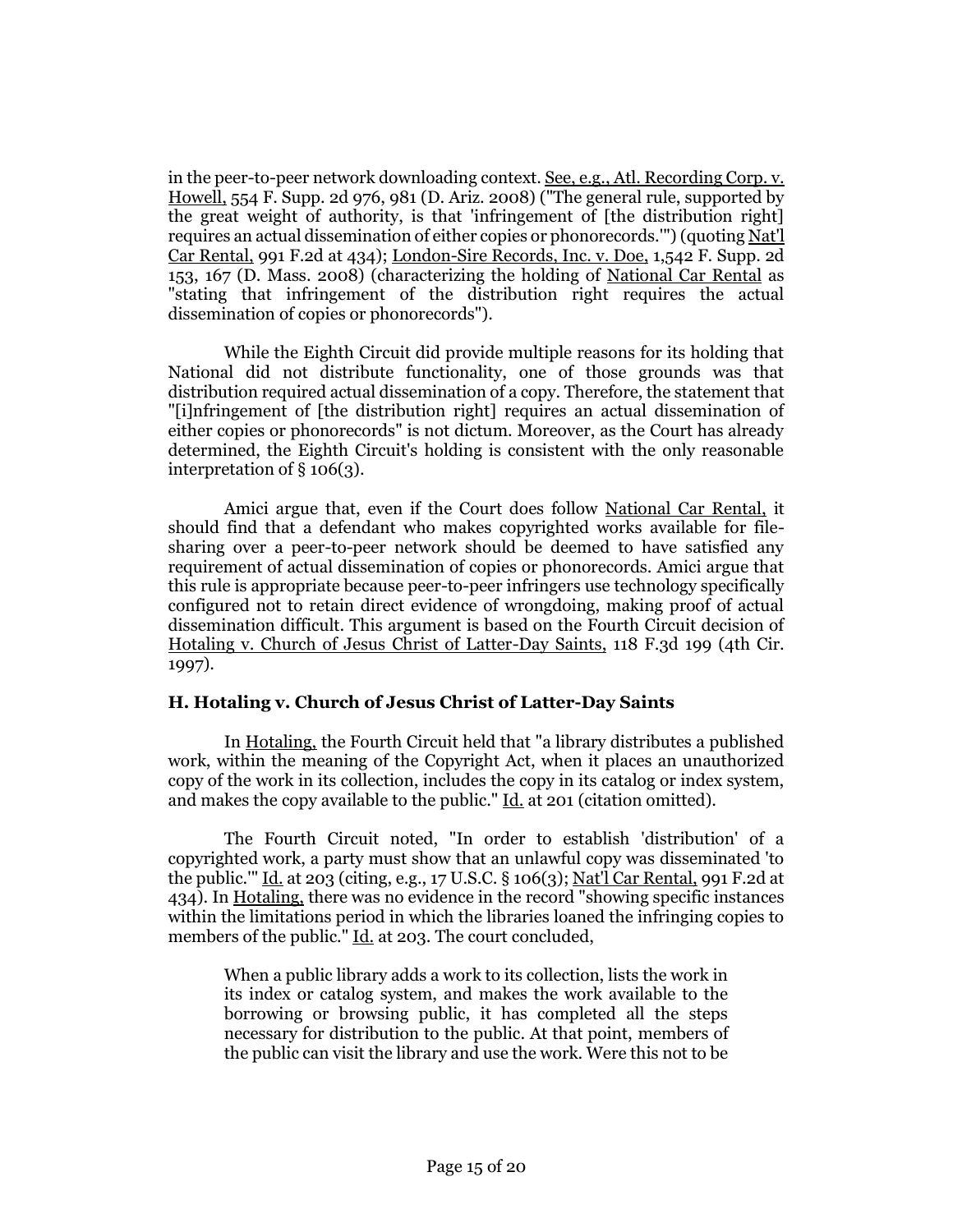considered distribution within the meaning of § 106(3), a copyright holder would be prejudiced by a library that does not keep records of public use, and the library would unjustly profit by its own omission. Id. at 203. As demonstrated by the quotation above, the Fourth Circuit did not analyze any case law to support its conclusion that making the copyrighted materials available for distribution constituted distribution. Nor did it conduct any analysis of § 106(3). Instead, the court was guided by equitable concerns.

Some courts have applied the principle articulated in Hotaling to conclude that merely making a work available for others to download over a peer-to-peer network may constitute a distribution. See, e.g., Warner Bros. Records, Inc. v. Payne, Civil Action No. W-06-CA-051, 2006 U.S. Dist. LEXIS 65765, 2006 WL 2844415, at \*3-4 (W.D. Tex. July 17, 2006) ("Listing unauthorized copies of sound recordings using an online file-sharing system constitutes an offer to distribute those works, thereby violating a copyright owner's exclusive right of distribution. ") (citing, e.g., Hotaling, 118 F.3d at 203).

Amici conclude that Hotaling's deemed distributed liability should apply to peer-to-peer file sharing because a contrary rule would reward infringers who use technology configured to not retain direct evidence of wrongdoing. See Warner Bros. Records, Inc., 2006 U.S. Dist. LEXIS 65765, 2006 WL 2844415, at \*3 ("[T]he same evidentiary concerns that were present in Hotaling are also present in a case involving peer-to-peer file sharing programs. As Plaintiffs note, '[p]iracy typically takes place behind closed doors and beyond the watchful eyes of a copyright holder.'") (citations omitted).

National Car Rental, not Hotaling, is binding upon this Court. Moreover, National Car Rental, not Hotaling, is consistent with the logical statutory interpretation of § 106(3), the body of Copyright Act case law, and the legislative history of the Copyright Act. Nonetheless, it is appropriate to note that this Court's rejection of Hotaling in favor of the plain meaning of  $\S$  106(3) does not leave copyright holders without redress. The specter of impossible-to-meet evidentiary standards raised by amici is overstated. A person who makes an unauthorized copy or phonorecord of a copyrighted work for the purposes of uploading it onto a peerto-peer network, absent a defense such as fair use, violates the reproduction right. 17 U.S.C. § 106(1). That person might also be liable for indirect infringement to the extent that her conduct caused others to engage in unauthorized reproduction, adaptation, public distribution, public performance, or public display of another's copyrighted work.

The end user who accesses or downloads the unauthorized copy or phonorecord may be liable for direct infringement, depending on the facts of the case and the applicability of defenses, such as the fair use defense. Under certain circumstances, a person who markets products or services that can enable others to infringe or to circumvent technological measures that control or restrict access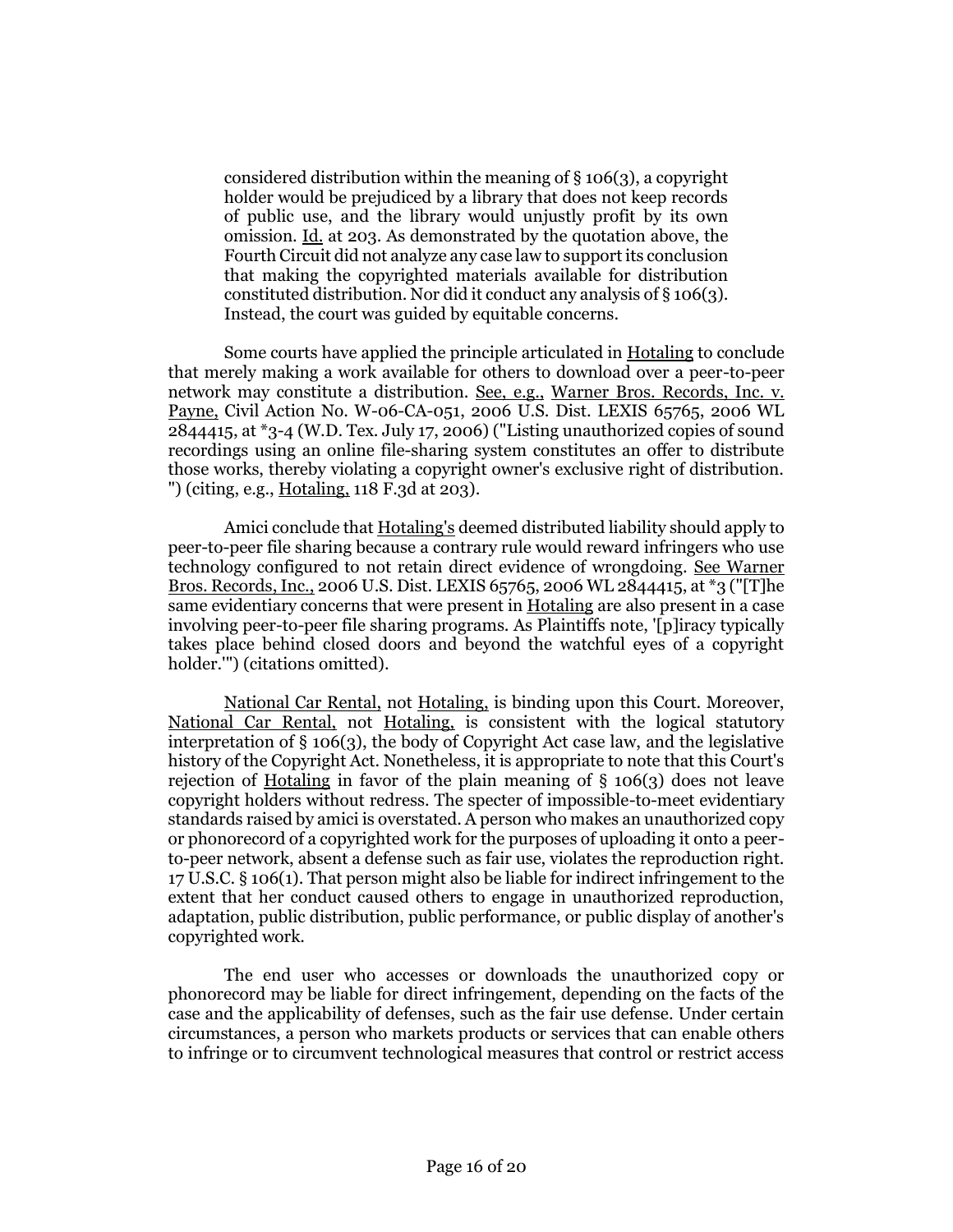to copyrighted works also may be liable for indirect infringement or for violation of the Digital Millennium Copyright Act, 17 U.S.C. §§ 1201(a)(2), (b).

Finally, while the Court does not adopt the deemed-disseminated theory based on Hotaling, it notes that **direct** proof of actual dissemination is not required by the Copyright Act. Plaintiffs are free to employ circumstantial evidence to attempt to prove actual dissemination. Overall, it is apparent that implementation of Congress's intent through a plain meaning interpretation of § 106(3) will not leave copyright holders without recourse when infringement occurs over a peer-to-peer network.

## **I. Implications of International Law**

## **1. U.S. Treaty Obligations Regarding the Making-Available Right**

The United States is party to the World Intellectual Property Organization ("WIPO") Copyright Treaty ("WCT") and the WIPO Performances and Phonograms Treaty ("WPPT"). S. Rep. No. 105-190, 5, 9 (1998). It is undisputed that the WCT and the WPPT recognize a making-available right that is not dependent on proof that copies were actually transferred to particular individuals. WCT art. 6(1), art. 8; WPPT art. 12(1), art. 14. Additionally, by ratifying and adopting the treaties, the legislative and executive branches indicated that U.S. law complied with the treaties by protecting that making-available right.

Amici also note that the United States has entered various Free Trade Agreements ("FTA") that require the United States to provide a making-available right. See, e.g., U.S.-Australia Free Trade Agreement, art. 17.5, May 18, 2004.

# **2. Charming-Betsy Doctrine**

## **a. Introduction to the Doctrine**

Amici assert that under the Charming-Betsy rule, the Court must adopt any reasonable interpretation of the Copyright Act that would grant Plaintiffs a making-available right to ensure that the U.S. complies with its treaty obligations.

The Supreme Court has explained:

[T]his Court ordinarily construes ambiguous statutes to avoid unreasonable interference with the sovereign authority of other nations. This rule of construction reflects principles of customary international law--law that (we must assume) Congress ordinarily seeks to follow. F. Hoffmann-La Roche Ltd. v. Empagran S.A., 542 U.S. 155, 164, 124 S. Ct. 2359, 159 L. Ed. 2d 226 (2004). See Murray v. Schooner Charming Betsy, 6 U.S. (2 Cranch) 64, 118, 2 L. Ed. 208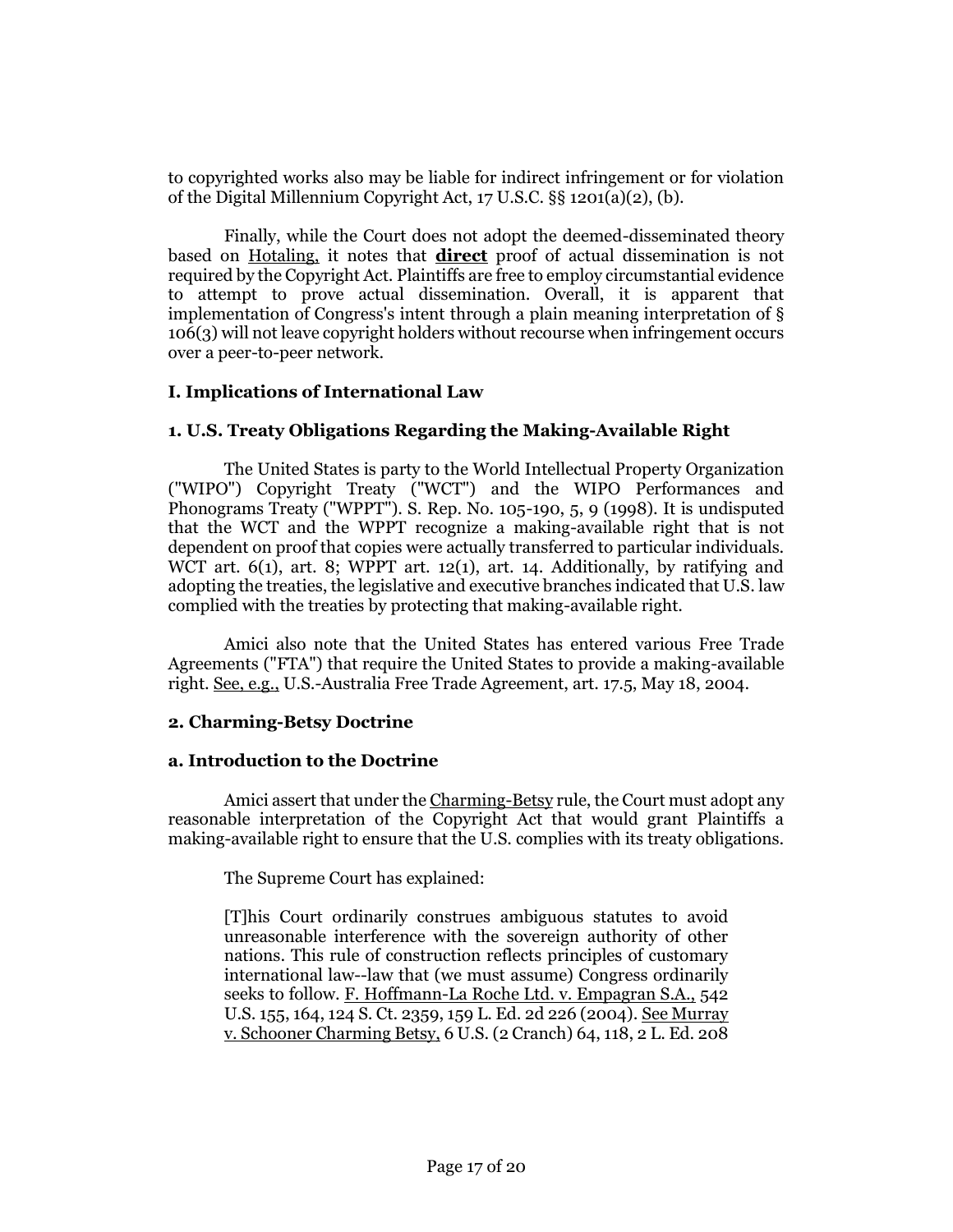(1804) ("[A]n act of Congress ought never to be construed to violate the law of nations if any other possible construction remains. . . .").

# **b. Application of the Doctrine to Non-Self-Executing Treaties**

The WIPO treaties are not self-executing and lack any binding legal authority separate from their implementation through the Copyright Act. 17 U.S.C. § 104(c), (d); Medellin v. Texas, 552 U.S. 491, 128 S Ct. 1346, 1365, 170 L. Ed. 2d 190 (2008) (holding that non-self-executing treaties do not have binding domestic effect). Therefore, the fact that the WIPO treaties protect a making-available right does not create an enforceable making-available right for Plaintiffs in this Court. See, e.g., Guaylupo-Moya v. Gonzales, 423 F.3d 121, 137 (2d Cir. 2005) ("This declaration [that the ICCPR is not self-executing] means that the provisions of the ICCPR do not create a private right of action or separate form of relief enforceable in United States courts.") (citations omitted). Rather, the contents of the WIPO treaties are only relevant insofar as § 106(3) is ambiguous and there is a reasonable interpretation of § 106(3) that aligns with the United States' treaty obligations.

## **c. Application of the Doctrine in This Case**

The Court acknowledges that past Presidents, Congresses, and the Register of Copyrights have indicated their belief that the Copyright Act implements WIPO's make-available right. The Court also acknowledges that, given multiple reasonable constructions of U.S. law, the Charming-Betsy doctrine directs the Court to adopt the reasonable construction that is consistent with the United States' international obligations. However, after reviewing the Copyright Act itself, legislative history, binding Supreme Court and Eighth Circuit precedent, and an extensive body of case law examining the Copyright Act, the Court concludes that Plaintiffs' interpretation of the distribution right is simply not reasonable. The Charming-Betsy doctrine is a helpful tool for statutory construction, but it is not a substantive law. It is always the case that "clear congressional action trumps customary international law and previously enacted treaties." Guaylupo-Moya, 423 F.3d at 136 (holding that it is improper to apply the Charming-Betsy canon when "the relevant provisions [of domestic law] are unambiguous"). Here, concern for U.S. compliance with the WIPO treaties and the FTAs cannot override the clear congressional intent in § 106(3).

# **J. Grant of a New Trial**

Liability for violation of the exclusive distribution right found in § 106(3) requires actual dissemination. Jury Instruction No. 15 was erroneous and that error substantially prejudiced Thomas's rights. Based on the Court's error in instructing the jury, it grants Thomas a new trial. Because the Court grants a new trial on the basis of jury instruction error, it does not reach Thomas's claim regarding excessive damages set forth in her motion for a new trial. Plaintiffs' request to amend the judgment is denied because the judgment is vacated.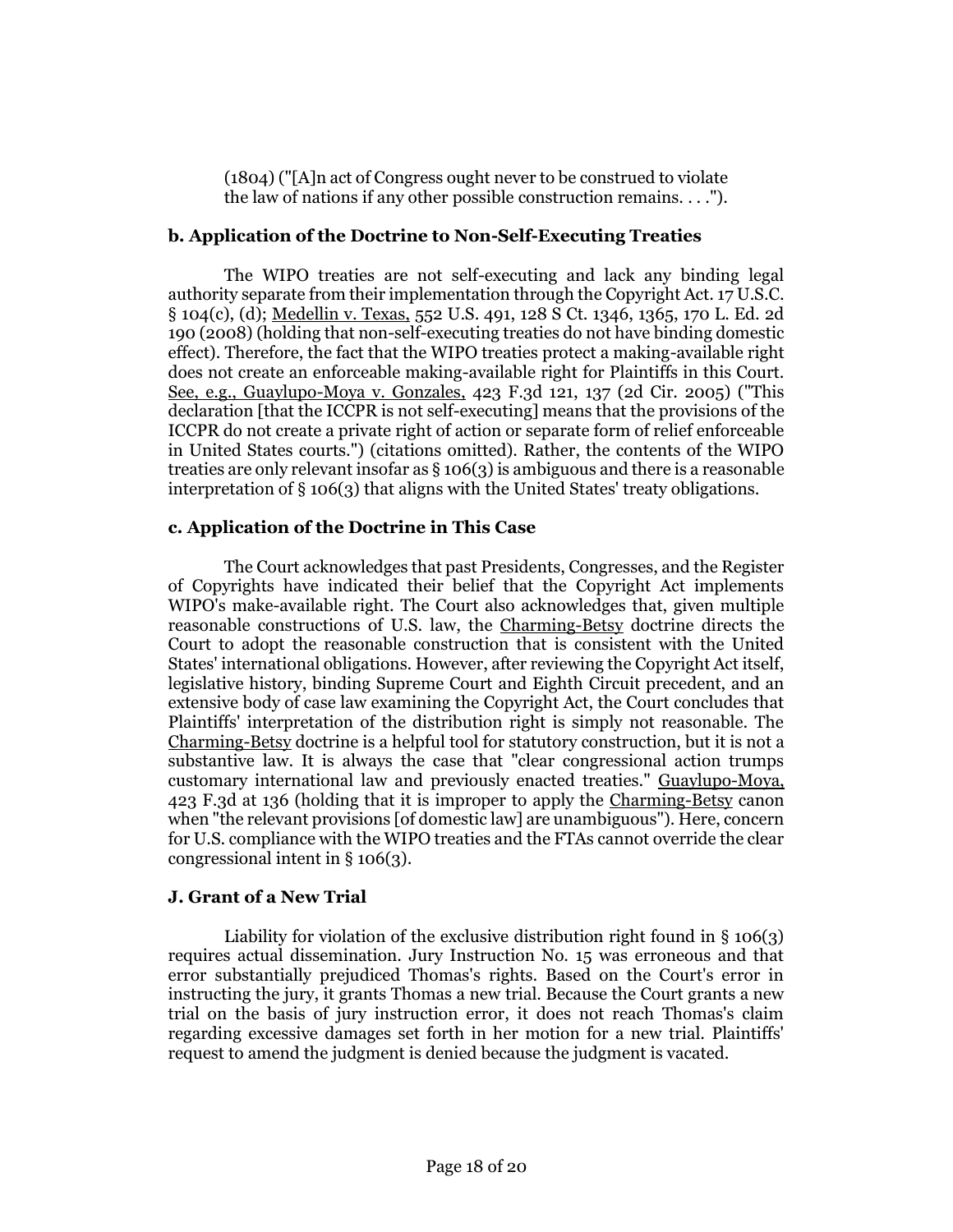## **K. Need for Congressional Action**

The Court would be remiss if it did not take this opportunity to implore Congress to amend the Copyright Act to address liability and damages in peer-topeer network cases such as the one currently before this Court. The Court begins its analysis by recognizing the unique nature of this case. The defendant is an individual, a consumer. She is not a business. She sought no profit from her acts. The myriad of copyright cases cited by Plaintiffs and the Government, in which courts upheld large statutory damages awards far above the minimum, have limited relevance in this case. All of the cited cases involve corporate or business defendants and seek to deter future illegal commercial conduct. The parties point to no case in which large statutory damages were applied to a party who did not infringe in search of commercial gain.

The statutory damages awarded against Thomas are not a deterrent against those who pirate music in order to profit. Thomas's conduct was motivated by her desire to obtain the copyrighted music for her own use. The Court does not condone Thomas's actions, but it would be a farce to say that a single mother's acts of using Kazaa are the equivalent, for example, to the acts of global financial firms illegally infringing on copyrights in order to profit in the securities market. Cf. Lowry's Reports, Inc. v. Legg Mason, Inc., 271 F. Supp. 2d 737, 741-42 (D. Md. 2003) (describing defendants as a "global financial-services firm" and a corporation that brokers securities).

While the Court does not discount Plaintiffs' claim that, cumulatively, illegal downloading has far-reaching effects on their businesses, the damages awarded in this case are wholly disproportionate to the damages suffered by Plaintiffs. Thomas allegedly infringed on the copyrights of 24 songs--the equivalent of approximately three CDs, costing less than \$ 54, and yet the total damages awarded is \$ 222,000--more than *five hundred* times the cost of buying 24 separate CDs and more than *four thousand* times the cost of three CDs. While the Copyright Act was intended to permit statutory damages that are larger than the simple cost of the infringed works in order to make infringing a far less attractive alternative than legitimately purchasing the songs, surely damages that are more than one hundred times the cost of the works would serve as a sufficient deterrent.

Thomas not only gained no profits from her alleged illegal activities, she sought no profits. Part of the justification for large statutory damages awards in copyright cases is to deter actors by ensuring that the possible penalty for infringing substantially outweighs the potential gain from infringing. In the case of commercial actors, the potential gain in revenues is enormous and enticing to potential infringers. In the case of individuals who infringe by using peer-to-peer networks, the potential gain from infringement is access to free music, not the possibility of hundreds of thousands--or even millions--of dollars in profits. This